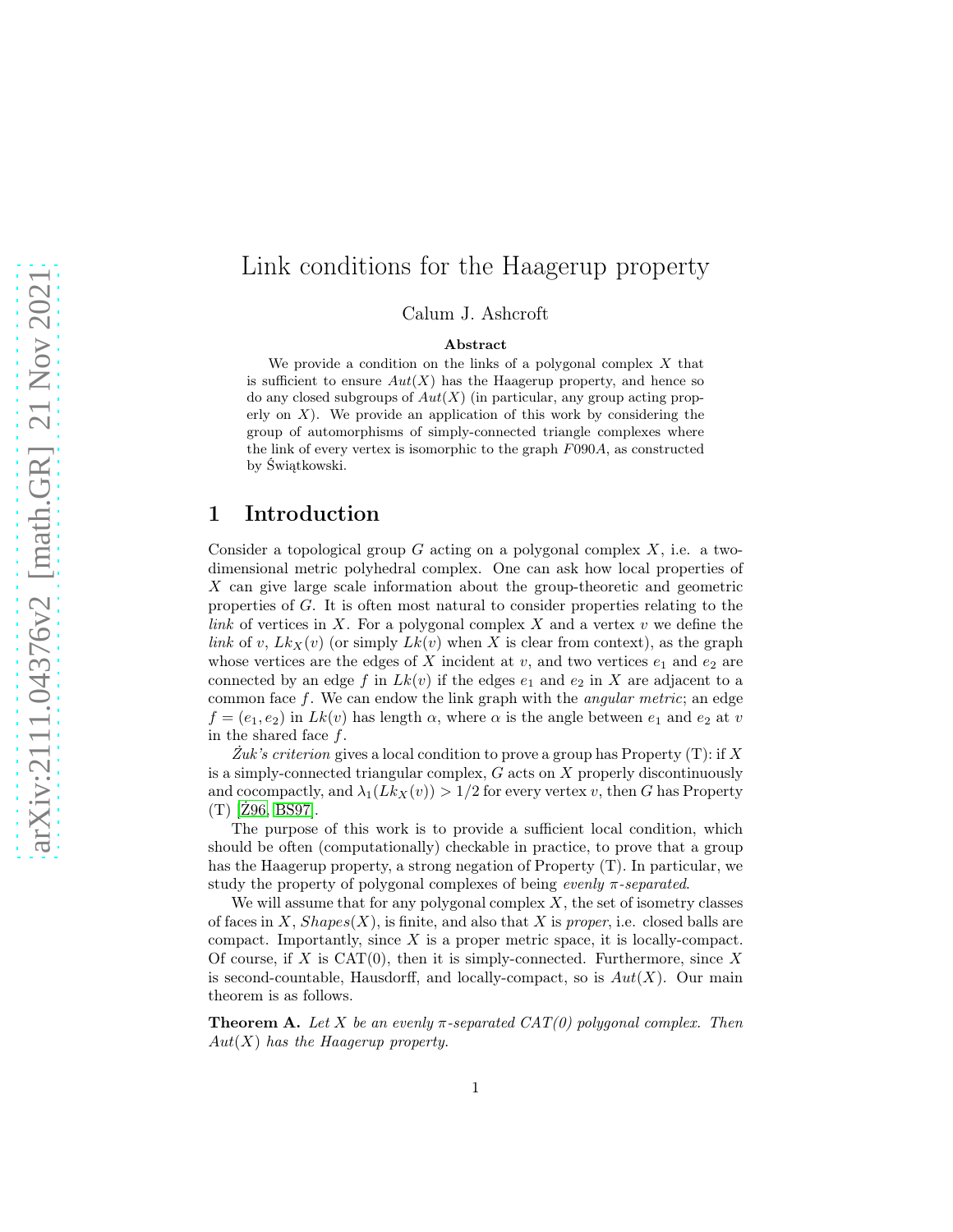Since the Haagerup property passes to closed subgroups, we can immediately deduce the following.

Corollary B. Let X be an evenly  $\pi$ -separated  $CAT(0)$  polygonal complex and let  $G$  be a group acting properly on  $X$ . Then  $G$  has the Haagerup property.

In the opposite direction to Property  $(T)$ ; if G acts on a CAT $(0)$  polygonal complex  $X$  properly discontinuously and cocompactly, and for each vertex  $v$ the edges of  $Lk_X(v)$  can be partitioned into two-sided  $\pi$ -separated cutsets, then  $G$  acts properly discontinuously on a  $CAT(0)$  cube complex (this action is also cocompact if G is hyperbolic) [\[HW14,](#page-19-1) Example 4.3]. The requirement that the cut sets are partitions was weakened in [\[Ash20\]](#page-18-1) to the requirement that the cut sets satisfy certain gluing equations and are equatable. The existence of a properly discontinuous and cocompact action of a group G on X is not clear in many cases, and so this does not provide an effective way to negate Property (T) in  $Aut(X)$ . Examples of such complexes are those constructed in [S98] with every link isomorphic to the graph  $F090A$ . There are discrete groups that have the Haagerup property but do not act properly on any  $CAT(0)$  cube complex. Some examples of such groups are provided by complex hyperbolic lattices in dimensions greater than 2 [\[BdlHV08,](#page-18-2) [DP19\]](#page-18-3). Importantly, it should be easier to show that a group has the Haagerup property than finding a proper action on a  $CAT(0)$  cube complex, since such an action implies the Haagerup property [\[CMV04\]](#page-18-4).

It is therefore natural to consider weakening the requirements of [\[Ash20,](#page-18-1) Theorem A]. We do this by removing the requirement of a properly discontinuous and cocompact action. However, we still require a solution to the gluing equations, and furthermore, we now require this solution to be  $Aut(X)$ -invariant.

We provide an application of Theorem [A](#page-0-0) by considering two of the complexes constructed in [\[Ś98\]](#page-19-2). The graph F090A, often known as the Foster graph, is the distance-regular cubic graph on 90 vertices appearing in [\[Fos88\]](#page-19-3).

<span id="page-1-0"></span>**Corollary C.** Let X be a simply-connected triangular complex such that every triangle is a unit equilateral Euclidean triangle and the link of every vertex is isomorphic to F090A as non-metric graphs. Then  $Aut(X)$  has the Haagerup property.

In fact, there are (up to isomorphism) exactly two triangular complexes X as above. For either of the two complexes,  $Aut(X)$  is *flexible*, so that vertex stabilizers are uncountable and the compact-open topology is non-discrete [\[Ś98\]](#page-19-2).

### 1.1 Structure of the paper

This paper is structured as follows. We define the required conditions on graphs and complexes in Section [2.](#page-2-0) In Section [3,](#page-6-0) we remind the reader of the definition of spaces with measured walls, as introduced by [\[CMV04\]](#page-18-4). In Section [4,](#page-7-0) we build separating convex trees in polygonal complexes, which we then use to construct a space with measured walls. In Section [5,](#page-14-0) we prove that the resulting action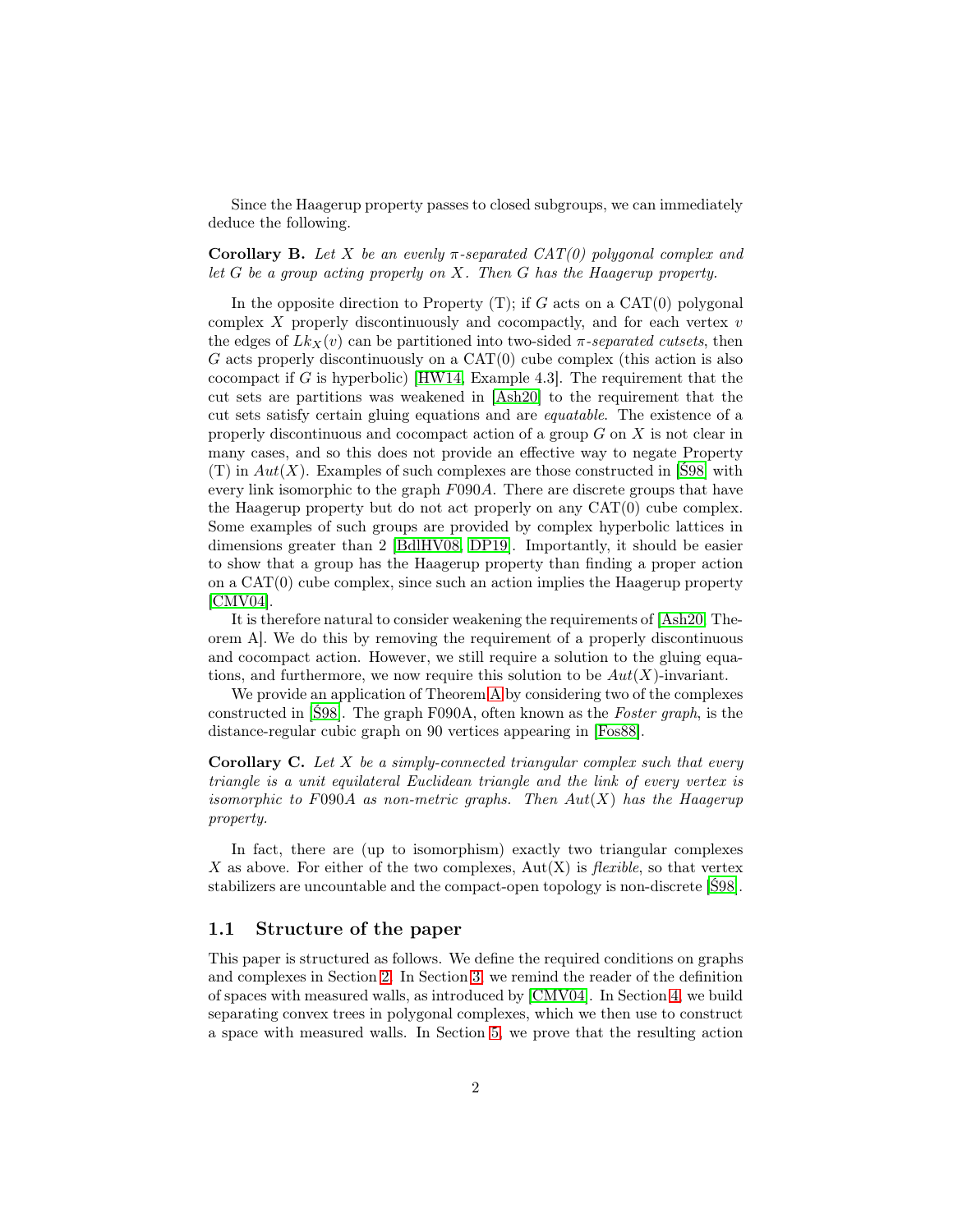on the wall space is proper and apply a result of [\[CMV04\]](#page-18-4) to prove Theorem [A.](#page-0-0) We then apply Theorem [A](#page-0-0) to some specific polygonal complexes in Section [6](#page-15-0) in order to deduce Corollary [C.](#page-1-0)

## Acknowledgements

I would like to thank Pierre-Emmanuel Caprace for asking whether the techniques of [\[Ash20\]](#page-18-1) could be applied to the complexes constructed by Świątkowski, leading to this work, as well as for comments on an earlier draft of this work. As always, I would like to thank Henry Wilton for his support, guidance, and helpful discussions.

## <span id="page-2-0"></span>2 Some conditions on links

We begin by discussing cutsets in graphs; most of the following arises in [\[Ash20\]](#page-18-1). The *combinatorial metric* on a graph  $\Gamma$  is the path metric induced by assigning each edge of Γ length 1. We will be using Serre graphs.

**Definition 2.1.** Let  $\Gamma$  be a finite metric graph.

- i) A vertex v (respectively edge e) is a *cut vertex* (respectively *cut edge*) if  $Γ - {v}$  (respectively  $Γ - {e}$ ) is disconnected as a topological space.
- ii) A set  $C \subseteq \Gamma$  is a *cutset* if  $\Gamma C$  is disconnected as a topological space. It is an edge cutset if  $C \subseteq E(\Gamma)$  and a vertex cutset if  $C \subseteq V(\Gamma)$ .
- iii) An edge cutset C is *proper* if for any edge  $e \in C$ , the endpoints of e lie in distinct components of  $\Gamma - C$ . A vertex cutset C is proper if for any vertex  $u \in C$ , and any distinct vertices v, w adjacent to u, the vertices v and w lie in distinct components of  $\Gamma - C$ .
- iv) For an edge e in  $\Gamma$  let  $m(e)$  be the midpoint of e, and for v a vertex let  $m(v) = v$ . For  $\sigma > 0$ , a set  $C \subseteq V(\Gamma) \sqcup E(\Gamma)$  is  $\sigma$ -separated if for all distinct  $\alpha, \beta \in C$ ,  $d_{\Gamma}(m(\alpha), m(\beta)) \geq \sigma$ .

Given a cutset C, we can assign a partition  $\mathcal{P}(C)$  to  $\pi_0(\Gamma - C)$ ; we always *require* that such a partition is at least as coarse as connectivity in  $\Gamma - C$ , and each partition contains at least two elements. The canonical partition of C is that induced by connectivity in  $\Gamma - C$ .

**Definition 2.2** (*Edge separated*). Let Γ be a finite metric graph, and let  $\sigma > 0$ . We will say that  $\Gamma$  is *edge*  $\sigma$ *-separated* if  $\Gamma$  is connected, contains no vertices of degree 1, and there exists a collection of proper  $\sigma$ -separated edge cutsets  $C_i \subseteq E(\Gamma)$ , with  $|C_i| \ge 2$  for each i and  $\cup_i C_i = E(\Gamma)$ .

**Definition 2.3** (Vertex separated). Let Γ be a finite metric graph and let  $\sigma > 0$ . We will say that  $\Gamma$  is vertex  $\sigma$ -separated if: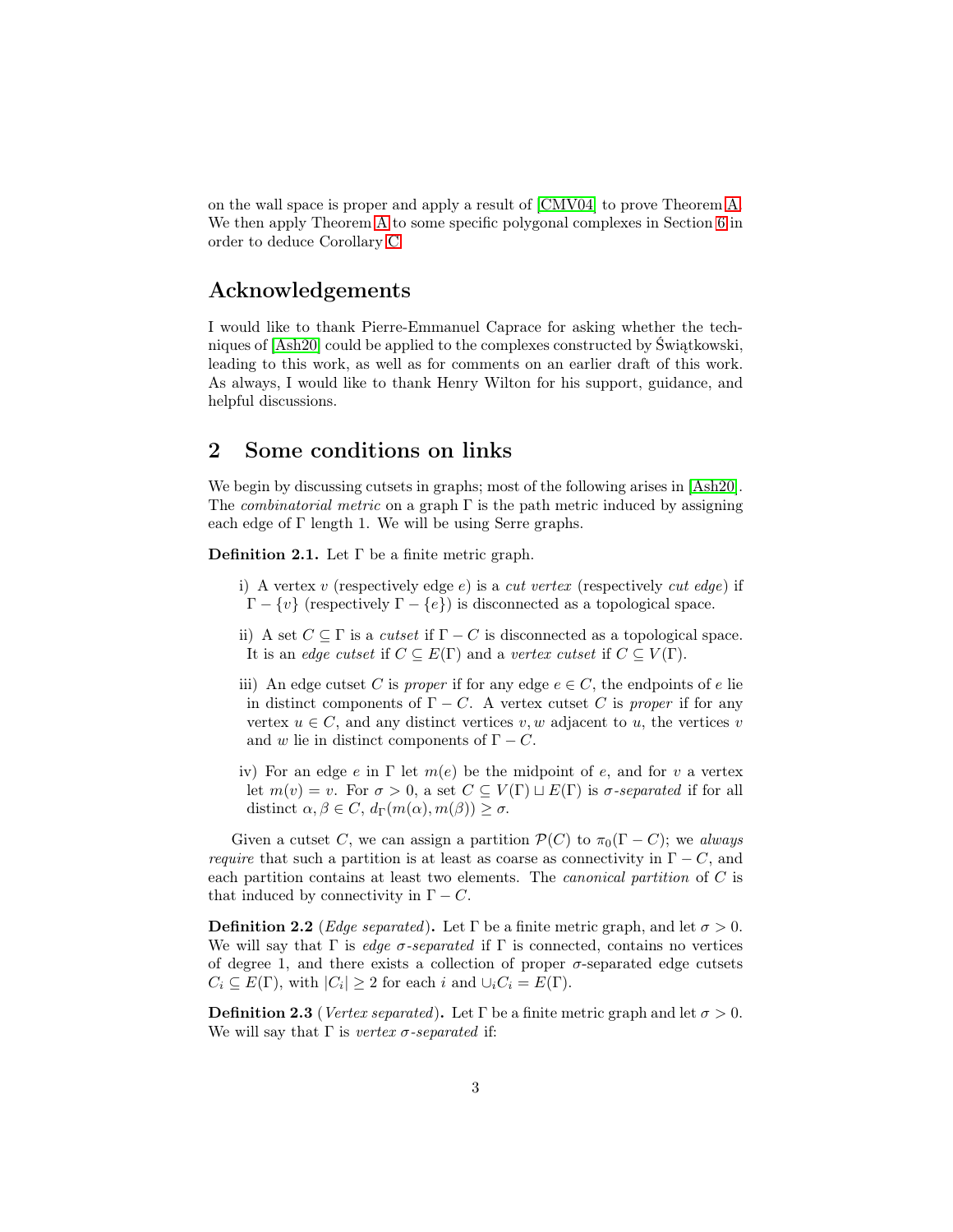- i) Γ is connected and contains no vertices of degree 1,
- ii) there exists a collection of  $\sigma$ -separated vertex cutsets  $C_i \subseteq V(\Gamma)$ , such that  $|C_i| \geq 2$  for each i and  $\cup_i C_i = V(\Gamma)$ ,
- iii) for any vertex v and any distinct vertices  $w, w'$  adjacent to v there exists a  $\sigma$ -separated vertex cutset  $C_i$  such that w and w' lie in distinct components of  $\Gamma - C_i$ , and
- iv) for any points u and v in  $\Gamma$  with  $d(u, v) \geq \sigma$ , there exists a cutset  $C_i$ with u and v lying in distinct components of  $\Gamma - C_i$ .

Note that, importantly, in general we do not require vertex cutsets to be proper. This definition is not as difficult to verify as it may seem; importantly, we need only consider separating vertices  $u, v$  with  $d(u, v) \geq \sigma$ , rather than arbitrary points.

**Lemma 2.4.** [\[Ash20,](#page-18-1) Lemma 2.10] Let  $n \geq 2$ , and let  $\Gamma$  be a graph endowed with the combinatorial metric, such that  $\Gamma$  is connected, contains no vertices of degree 1, and girth( $\Gamma$ )  $\geq 2n$ . Suppose there exists a collection of n-separated vertex cutsets  $C = \{C_1, \ldots, C_m\}$  such that:

- i)  $\cup_i C_i = V(\Gamma)$ ,
- ii)  $|C_i| \geq 2$  for each i,
- $iii)$  for each vertex  $v$  and distinct  $w, w'$  adjacent to  $v$  there exists a nseparated cutset  $C_i$  with w and w' lying in distinct components of  $\Gamma - C_i$ , and
- iv) furthermore that for any pair of vertices u, v with  $d_{\Gamma}(u, v) \geq n$  there exists a cutset  $C_i$  with u and v lying in distinct components of  $\Gamma - C_i$ .

Then  $\Gamma$  is vertex n-separated with the collection of cutsets  $\mathcal{C}$ .

Next we extend these definitions to  $CAT(0)$  polygonal complexes. We will say that a polygonal complex is regular if all polygonal faces are regular polygons, i.e. for any polygon, all of its internal angles are equal. We first define the following graph, which appears in e.g. [\[Wis04\]](#page-19-4).

**Definition 2.5** (*Antipodal graph*). Let X be a regular non-positively curved polygonal complex. Subdivide edges in  $X$  and add vertices at the midpoints of edges; call these additional vertices secondary vertices, and call the other vertices *primary*. Every polygon in  $X$  now contains an even number of edges in its boundary. Construct a graph  $\Delta_X$  as follows. Let  $V(\Delta_X) = V(X)$  and join two vertices  $v$  and  $w$  by an edge, labelled  $f$ , if  $v$  and  $w$  exist and are antipodal in the boundary of a face f in  $X$ ; add as many edges as such faces exist. This is the antipodal graph for X.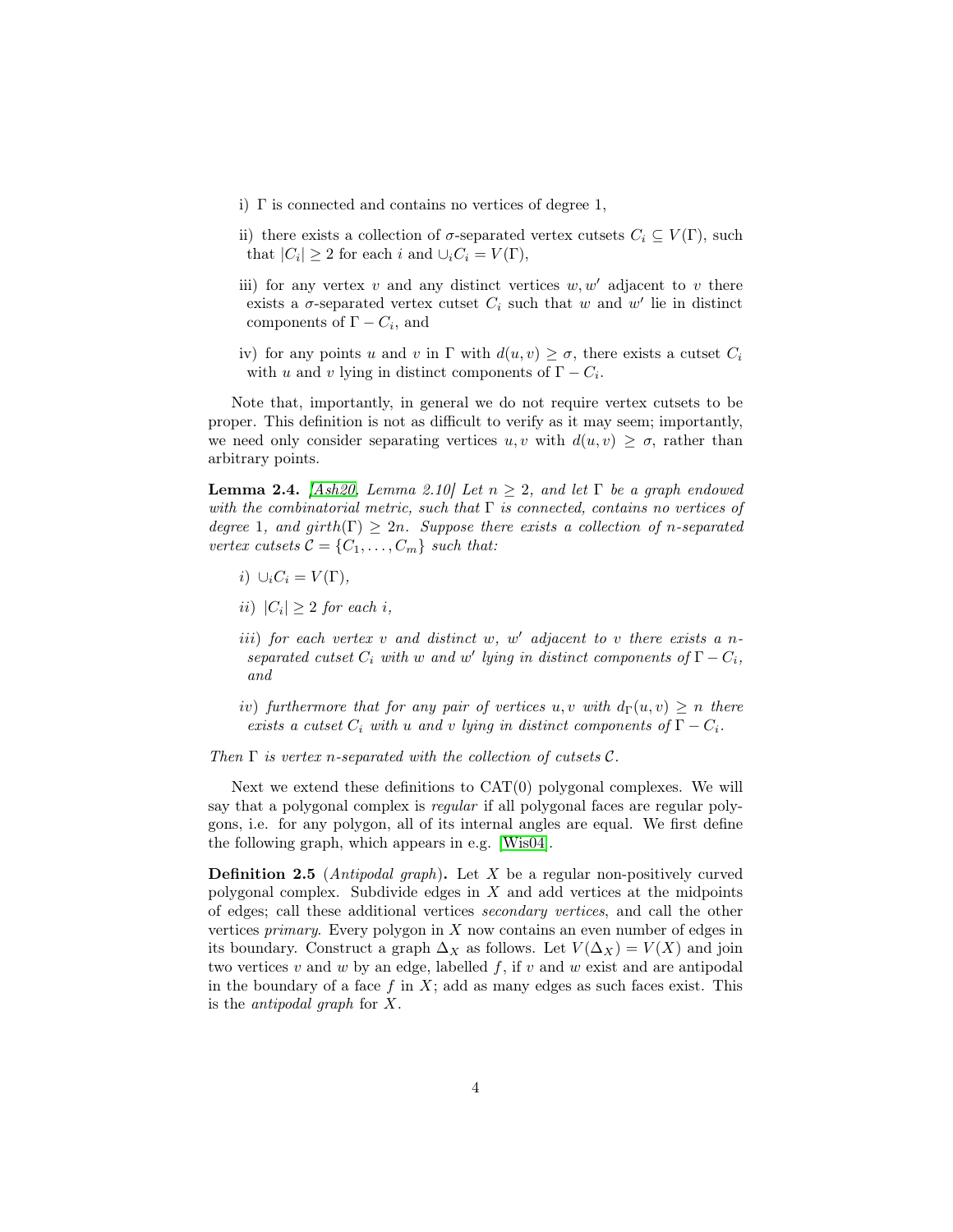**Remark 2.6.** We note that for a secondary vertex s of X,  $Lk_X(s)$  is a cage graph with edges of length  $\pi$ . Hence, if X does not contain any free faces,  $Lk_X(s)$  is edge  $\pi$ -separated, with the single  $\pi$ -separated cutset  $E(Lk_X(s))$ .

As the complex is regular, the edges of  $\Delta_X$  pass through the midpoints of edges in  $Lk_X(v)$  for vertices v. We can therefore identify (the midpoints of) edge cutsets in  $Lk_X(v)$  with sets of edges adjacent to v in  $\Delta_X$ , or, equivalently, with subsets of  $V(Lk_{\Delta_X}(v))$ . We will implicitly make this identification for the remainder of this text.

There is a canonical map  $\Delta_X \to X$ ; we map a vertex v of  $\Delta_X$  to the corresponding vertex of  $X$ , and we map an edge  $e$  labelled by  $f$  to the local geodesic between the endpoints of  $e$  lying in the face  $f$ .

The following is extremely similar to the 'splicing' of Manning [\[Man10\]](#page-19-5); we will use this to build our subcomplexes inductively, ensuring they are separating in a manner similar to [\[CM11\]](#page-18-5). Let  $\Delta = \Delta_X$  if we are dealing with edge cutsets or  $\Delta = X^{(1)}$  if we are dealing with vertex cutsets. Suppose that for each vertex v of  $\Delta$ , we have found a set of cutsets (each identified with a subset of  $V(Lk_{\Delta}(v))$ ) and associated partitions  $\{(C, P_{C,i})\}_{C,i}$ . Let

$$
C\mathcal{P}_v = \{ (C, P_{C,i}) : C \text{ is a } \pi\text{-separated cutset, } C \subseteq Lk(v), |C| \geq 2 \}.
$$

For an oriented edge e of  $\Delta$ , we define  $\mathcal{CP}(e) := \{ (C, P) \in \mathcal{CP}_{\iota(e)} : e \in C \}.$ 

**Definition 2.7** (Equatable partitions). Let  $X$  be a non-positively curved polygonal complex, and let  $\Delta = \Delta_X$  if we are dealing with edge cutsets and  $\Delta = X^{(1)}$ if we are dealing with vertex cutsets. Choose  $\kappa > 0$  so that the length of any edge of  $\Delta$  is at least  $1000\kappa$  (we can do this as  $Shapes(X)$  is finite). Let v, w be two vertices of  $\Delta$  connected by an oriented edge e, so that  $v = \iota(e)$  (i.e. the start vertex of e) and  $w = \tau(e)$  (i.e. the end vertex of e). Let  $(C_v, P_v) \in \mathcal{CP}(e)$ and  $(C_w, P_w) \in \mathcal{CP}(e^{-1})$ .

Let  $v'$ , w' be points on e in X in an  $\kappa$ -neighbourhood of v, w respectively, so that there are canonical mappings

$$
i_v : St(v') \hookrightarrow Lk(v),
$$
  
\n
$$
i_w : St(w') \hookrightarrow Lk(w),
$$
  
\n
$$
\phi : St(v') \xrightarrow{\cong} St(w').
$$

Therefore we have induced mappings

$$
\overline{i}_v : St(v') - v' \hookrightarrow Lk(v) - C_v,
$$
  
\n
$$
\overline{i}_w : St(w') - w' \hookrightarrow Lk(w) - C_w,
$$
  
\n
$$
\overline{\phi} : St(v') - v' \xrightarrow{\cong} St(w') - w'.
$$

For  $u = v, w$ , let  $\mathcal{P}_u$  be the set of all partitions of  $\pi_0(Lk(u) - C_u)$ , and let  $\mathcal{P}_{u'}$ be the set of all partitions of  $\pi_0(St(u') - u')$ . There are induced maps

$$
\iota_v: \mathcal{P}_v \to \mathcal{P}_{v'},
$$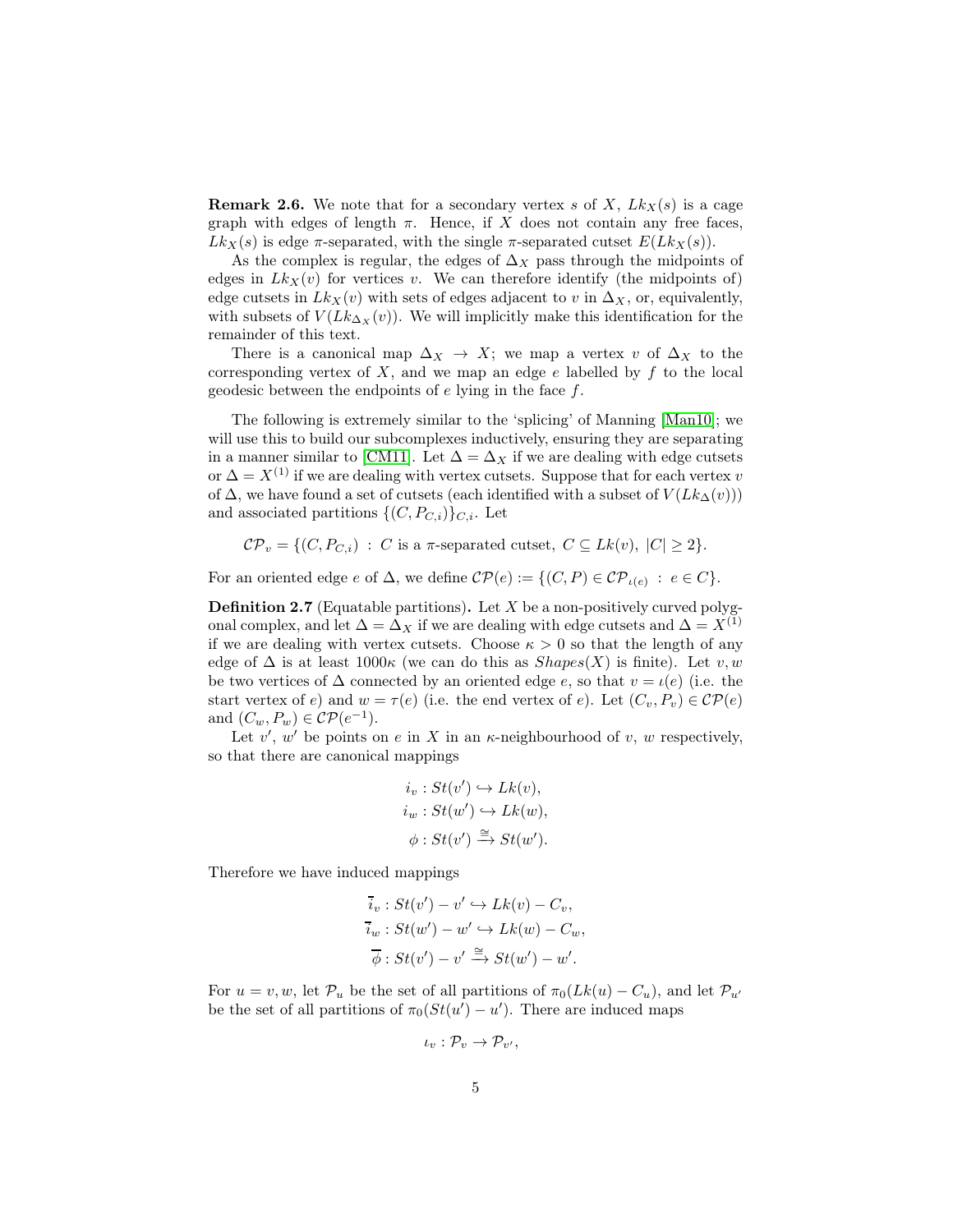$$
\iota_w : \mathcal{P}_w \to \mathcal{P}_{w'},
$$

$$
\psi : \mathcal{P}_{v'} \hookrightarrow \mathcal{P}_{w'}.
$$

The map  $\psi$  exists because the map  $\overline{\phi}$  above is an isomorphism. We say that  $(C_v, P_v)$  and  $(C_w, P_w)$  are *equatable along e*, written

$$
(C_v, P_v) \sim_e (C_w, P_w),
$$

if  $\psi(\iota_v(P_v)) = \iota_w(P_w)$ . Note that this also defines an equivalence relation on  $\mathcal{CP}(e)$ ; for  $(C, P), (C', P') \in \mathcal{CP}(e)$ , we write

$$
(C, P) \approx_e (C', P')
$$

if  $\iota_v(P) = \iota_v(P')$ . We let  $[[C, P]]_e$  be the equivalence class of  $(C, P)$  under the equvalence relation  $\approx$ . We define  $[C, P]_{e^{-1}}$  to be the equivalence class of cutset partitions in  $\mathcal{CP}(e^{-1})$  equatable to  $(C, P)$  along e; by definition this is independent of choice of  $(C', P') \in [[C, P]]_e$ .

These constructions are designed so that we can 'splice' the local cutsets along each edge. Though this definition is somewhat complicated, note the following remark.

**Remark 2.8.** Let  $e, v, w, C_v, C_w$  be as above. If both  $C_v, C_w$  are proper with canonical partitions  $P_v, P_w$ , then  $(C_v, P_v) \sim_e (C_w, P_w)$ .

**Definition 2.9** (Evenly  $\sigma$ -separated). Let X be a non positively curved polygonal complex. We call X evenly edge  $\sigma$ -separated (respectively evenly vertex σ-separated) if, letting  $\Delta = \Delta_X$  (respectively  $\Delta = X^{(1)}$ ):

- i)  $X$  is regular (respectively  $X$  is allowed not to be regular)
- ii) the link of every vertex in X is edge (respectively vertex)  $\sigma$ -separated,
- iii) for every vertex v of X and every  $\sigma$ -separated cutset C in  $Lk(v)$  there exists a series of partitions  $\{P_i(C)\}\$ i of  $\pi_0(Lk(v) - C)$  such that for any distinct pair of points  $x, y \in L_k(v)$  separated by C, x and y are separated by some  $P_i(C)$ , and
- iv) there exists an  $Aut(X)$ -invariant, strictly positive integer solution to the *gluing equations*: we can assign a positive integer  $\mu(C, P)$  to every pair

$$
(C, P) \in \mathcal{CP} := \bigcup_{e \in E^{\pm}(\Delta)} \mathcal{CP}(e)
$$

such that

•  $\mu(C, P)$  is invariant under the action of  $Aut(X)$ , i.e. for every vertex v of X, every  $(C, P) \in \mathcal{CP}_v$  and  $g \in Aut(X)$ , we have that  $g(C, P) \in$  $\mathcal{CP}_{qv}$  with  $\mu(C, P) = \mu(gC, gP),$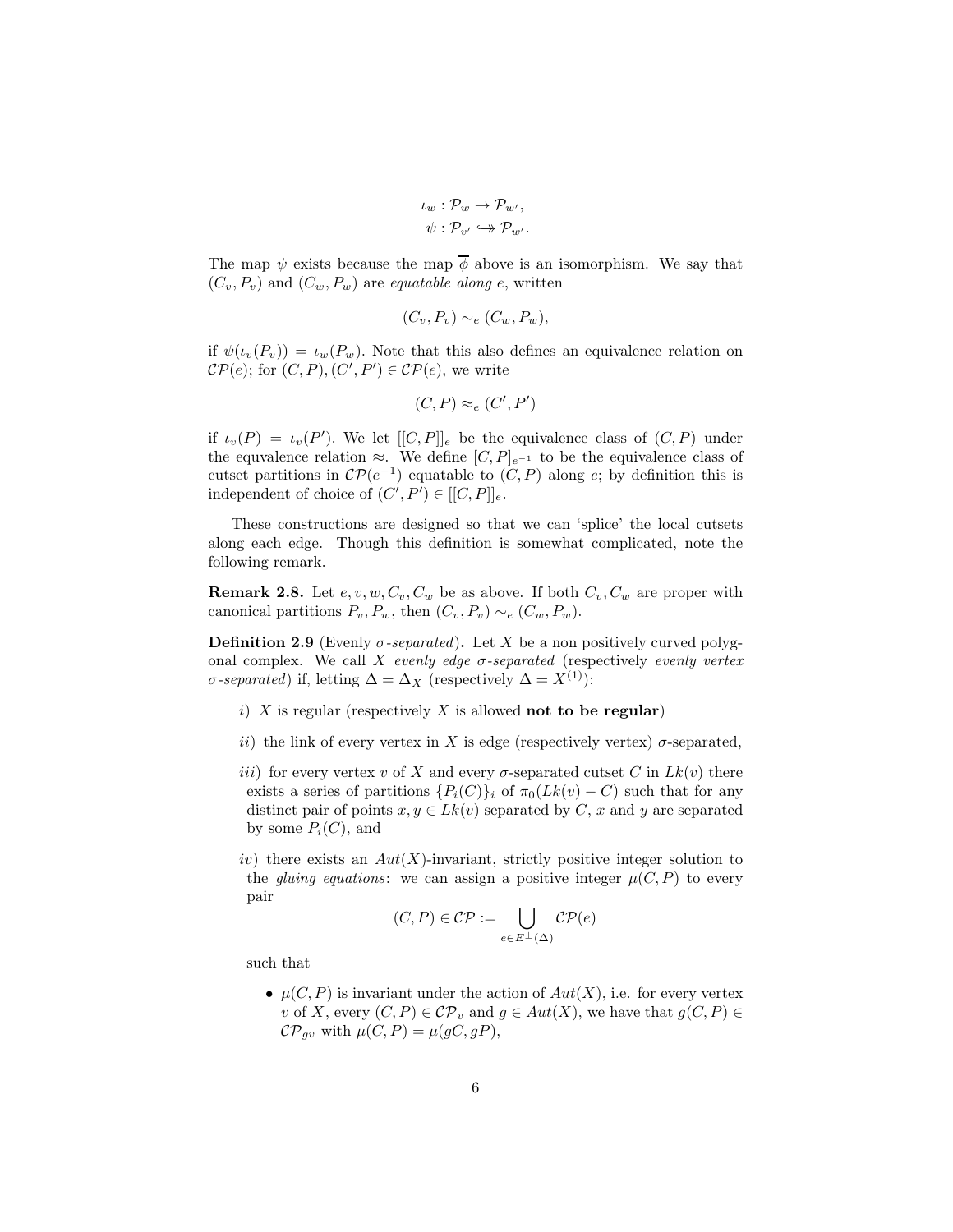• for every edge  $e$  of  $\Delta$  and every  $(C, P) \in \mathcal{CP}(e)$ ,

$$
\sum_{(C',P')\in[[C,P]]_e} \mu(C',P') = \sum_{(C',P')\in[C,P]_{e^{-1}}} \mu(C',P'),
$$

and

• for any  $(C, P) \in \mathcal{CP}$  and any edges  $e, e' \in C$ ,

$$
\sum_{(C',P')\in [[C,P]]_e}\mu(C',P')=\sum_{(C',P')\in [[C,P]]_{e'}}\mu(C',P').
$$

We call X evenly  $\sigma$ -separated if it is either evenly vertex or edge  $\sigma$ -separated.

As we will see, these cutsets and integer weights may be found by computer search; this is simplified greatly if  $Aut(\Gamma)$  acts transitively on edges or vertices (as appropriate).

# <span id="page-6-0"></span>3 Spaces with measured walls and the Haagerup property

In order to prove Theorem [A,](#page-0-0) we turn to the definition of a space with measured walls, as introduced in [\[CMV04\]](#page-18-4). In our setting we will restrict to considering only proper metric spaces, i.e. ones in which closed balls are compact. However, the results of [\[CMV04\]](#page-18-4) are far more general.

**Definition 3.1** (*Spaces with measured walls*). Let  $(X, d)$  be a proper metric space. A wall is a pair  $W = \{U, V\}$ , with  $X = U \sqcup V$  a partition of X. The halfspaces of  $W$  are the sets  $U$  and  $V$ . We say a wall separates two points  $u$ and  $v$  if  $u$  lies in  $U$  and  $v$  lies in  $V$ , or vice versa.

A space with measured walls is a tuple  $((X, d), W, \mathcal{B}, \nu)$ , where  $(X, d)$  is a proper metric space, W is a collection of walls in X,  $\beta$  is a  $\sigma$ -algebra on W,  $(W, \mathcal{B}, \nu)$  is a measure space, and for any points  $x, y \in X$ , the set,  $\omega(x, y)$ , of walls separating x and y lies in B, with  $\nu(\omega(x, y)) < \infty$ .

Given a space with measured walls, the map  $d_{\nu} : (x, y) \mapsto \nu(\omega(x, y))$  is a pseudo-metric. We say that a group  $G$  acts properly on the space with measured walls if G acts properly on  $(X, d_\nu)$ . The use of this is the following.

**Theorem.**  $[CMV04,$  Proposition 1] Let G be a locally-compact group acting properly on a space with measured walls  $(X, \mathcal{W}, \mathcal{B}, \nu)$ . Then G has the Haagerup property.

Remark 3.2. We note that there could be some confusion regarding the definition of a group G acting properly on  $(X, d_{\nu})$ . Indeed, since the space  $(X, d_{\nu})$ will not necessarily be Hausdorff, the differing definitions of G acting properly on  $(X, d<sub>\nu</sub>)$  need not coincide. Of course all definitions of a proper action are equivalent for the action of G on  $(X, d)$ , since X is proper and Hausdorff.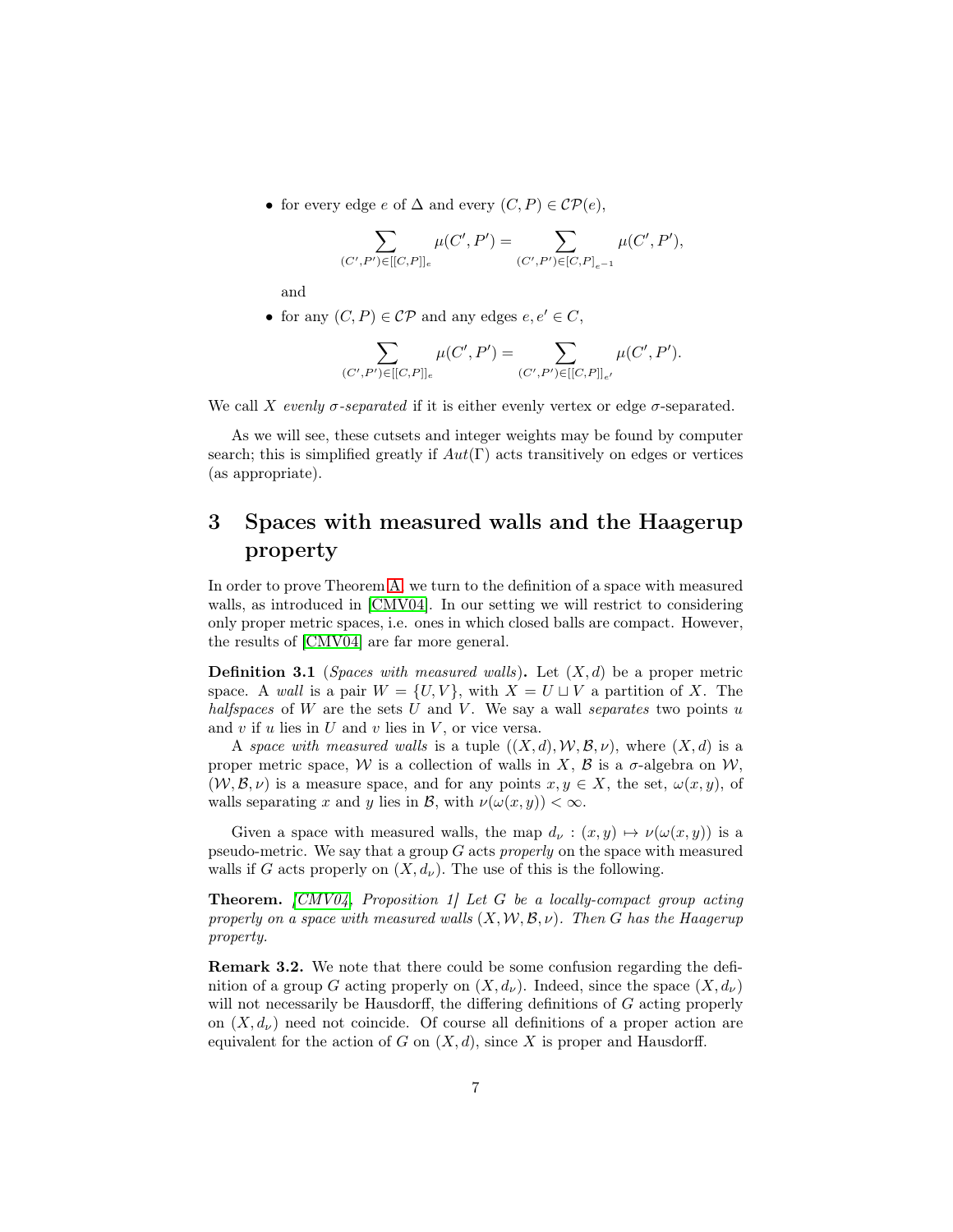For our purpose, the definition of Palais proper will be most useful, i.e. for any  $x \in X$  there exists  $U_x \ni x$  an open neighbourhood such that for any  $y \in X$ there exists  $V_y \ni y$  an open neighbourhood so that the subgroup

$$
G(U_x \mid V_y) := \{ g \in G \; : \; gU_x \cap V_y \neq \emptyset \}
$$

has compact closure. The other definition that will be useful is that of *Borel* proper; for any compact subsets  $K, L \subseteq X$  the group  $G(K | L)$  is compact.

Indeed, any of the definitions of a proper action of G on  $(X, d_{\nu})$  will suffice, as follows. The main idea of [\[CMV04\]](#page-18-4) is that the function  $\psi : G \to \mathbb{R}_{\geq 0}$ which maps, for some fixed choice of  $x \in X$ ,  $g \mapsto d_{\nu}(x, gx)$ , is continuous and conditionally negative definite. By [\[AW81\]](#page-18-6), G has the Haagerup property if  $\psi$ is unbounded, i.e.  $\lim_{q\to\infty}\psi(q)=\infty$ . Of course, any reasonable definition of a proper action of G on  $(X, d_{\nu})$  will guarantee this.

**Definition 3.3.** We say a space with measured walls  $((X, d), W, \mathcal{B}, \nu)$  is fseparated if there exists an injective non-decreasing function  $f : \mathbb{R}_{\geq 0} \to \mathbb{R}_{\geq 0}$ such that for any  $x, y \in X$ :

$$
d(x, y) \le f(d_{\nu}(x, y)).
$$

Using this, we can prove the following. Recall that for  $K, L \subseteq X$ , we let  $G(K | L) := \{ g \in G : gK \cap L \neq \emptyset \}.$ 

<span id="page-7-1"></span>**Lemma 3.4.** Let  $(X, d)$  be a proper metric space and  $((X, d), W, \mathcal{B}, \nu)$  a space with measured walls that is f-separated. Suppose that:  $G$  acts on  $(X, d)$  properly;  $\nu$  is G-invariant; and G acts continuously on the pseudo-metric space  $(X, d_{\nu})$ . Then G has the Haagerup property.

*Proof.* We only need to show that the action on the pseudo-metric space  $(X, d_{\nu})$ is Palais proper. For  $x \in X$  and  $r > 0$ , let  $B(x, r)$  be the open ball around x of distance r under d. Since  $((X, d), W, \mathcal{B}, \nu)$  is f-separated, for any points  $x, y \in X$ ;  $f(d_{\nu}(x, y)) \geq d(x, y)$ . Therefore, we see that for any  $x \in X$  and  $r > 0$ ,  $B_{d_{\nu}}(x,r) \subseteq B(x, f^{-1}(r))$ . Hence, for any  $r, R > 0$  and  $x, y \in X$ :

$$
G(B_{d_{\nu}}(x,r) | B_{d_{\nu}}(y,R)) \le G(B(x, f^{-1}(r)) | B(y, f^{-1}(R))))
$$
  
 
$$
\le G(\overline{B(x, f^{-1}(r))} | \overline{B(y, f^{-1}(R))}).
$$

Since X is a proper metric space and G acts properly on  $(X, d)$ , the subgroup

$$
G(\overline{B(x,f^{-1}(r))} \mid \overline{B(y,f^{-1}(R))})
$$

is compact, meaning that  $G(B_{d_{\nu}}(x,r) | B_{d_{\nu}}(y,R))$  has compact closure. Therefore, G acts on  $(X, d_\nu)$  Palais properly, and the result follows by [\[CMV04,](#page-18-4) Proposition 1].  $\Box$ 

# <span id="page-7-0"></span>4 Aperiodic hypergraphs in  $\pi$ -separated polygonal complexes and spaces with measured walls

In this section we use our local conditions to build a space with measured walls on which the group  $Aut(X)$  acts.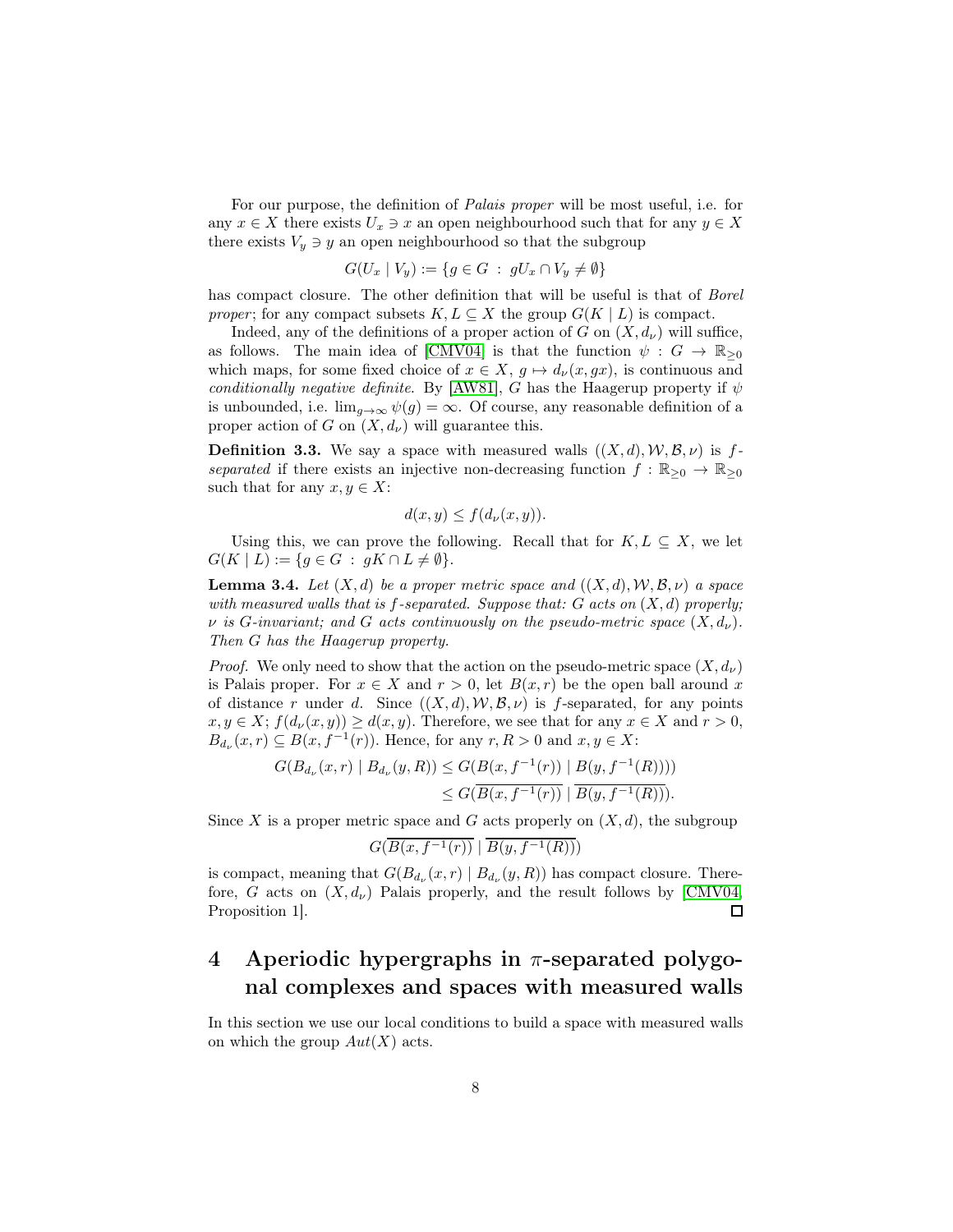### 4.1 Aperiodic hypergraphs

We now begin to construct our separating subcomplexes, and then define the elements of our set of walls.

**Definition 4.1** (Hypergraph stars and aperiodic hypergraphs). Let  $X$  be a  $CAT(0)$  polygonal complex satisfying the conditions of Theorem [A,](#page-0-0) and let  $\Delta = \Delta_X$  if we are considering edge cutsets and  $\Delta = X^{(1)}$  if we are dealing with vertex cutsets. Let v be a vertex of X and  $C \subseteq E(Lk_X(v))$  (respectively  $C \subseteq V(Lk_X(v))$  a  $\pi$ -separated cutset. Let C' be the set of closed edges in  $\Delta$ corresponding to C. The hypergraph star map at v,  $\phi_{hyp,v} : E(Lk_X(v)) \to X$ (respectively  $\phi_{hyp,v}: V(Lk_X(v)) \to X$ ), is the map taking C to the image of C' under the map  $\Delta \to X$ .

We have assumed that  $X$  satisfies the condition of Theorem [A.](#page-0-0) For each vertex v, let  $\{(C, P_{C,i})\}_{C,i}$  be the required set of cutsets and associated partitions. Recall that we let

 $\mathcal{CP}_v = \{ (C, P_{C,i}) : C \text{ is a } \pi\text{-separated cutset}, C \subseteq Lk(v), |C| \geq 2 \}.$ 

For e an edge we defined  $\mathcal{CP}(e) := \{ (C, P) \in \mathcal{CP}_{\iota(e)} : e \in C \}$ , and

$$
\mathcal{CP} = \bigcup_{e \in E^{\pm}(\Delta)} \mathcal{CP}(e).
$$

By assumption  $\mathcal{CP}_v$  is non-empty for all  $v \in X^{(0)}$ . Let  $\mathcal{CP}'_v := \mathcal{CP}_v \sqcup \{(\emptyset, \emptyset)\}.$ We define the space

$$
\mathcal{S}:=\prod_{v\in V(X)}\mathcal{CP}_v'
$$

,

and the subspace

$$
\mathcal{T} := \left\{ (C_v, P_v) \}_{v \in \mathcal{S}} : \forall e \in E(\Delta) \text{ either } \begin{array}{l} (C_{\iota(e)}, P_{\iota(e)}) \sim_e (C_{\tau(e)}, P_{\tau(e)}), \text{ or} \\ e \notin C_{\iota(e)}, e^{-1} \notin C_{\tau(e)} \end{array} \right\}.
$$

The trivial hypergraph sequence is the sequence  $\epsilon := (\emptyset, \emptyset)_v$ . We further define

$$
\mathcal{H}=\mathcal{T}-\underline{\boldsymbol{\epsilon}}.
$$

The map  $\phi_{hyp,v}$  on each vertex extends to a map  $\phi_{hyp} : \mathcal{T} \to X$ . An *aperiodic hypergraph* is the image  $\phi_{hyp}(\underline{x})$  of an element  $\underline{x} \in \mathcal{H}$ . We typically write  $\Lambda_{\underline{x}} := \phi_{hyp}(\underline{x})$ . We say  $\Lambda_{\underline{x}}$  passes through the pair  $\underline{x}_v$  at the vertex v. We call  $\Lambda$  an *aperiodic edge hypergraph* if it is composed of edge cutsets, and an aperiodic vertex hypergraph otherwise.

We call these hypergraphs aperiodic to distinguish them from the complexes constructed in [\[Ash20\]](#page-18-1), the key distinction between these is that the latter have subgroups  $H \leq Aut(X)$  acting properly discontinuously and cocompactly on them.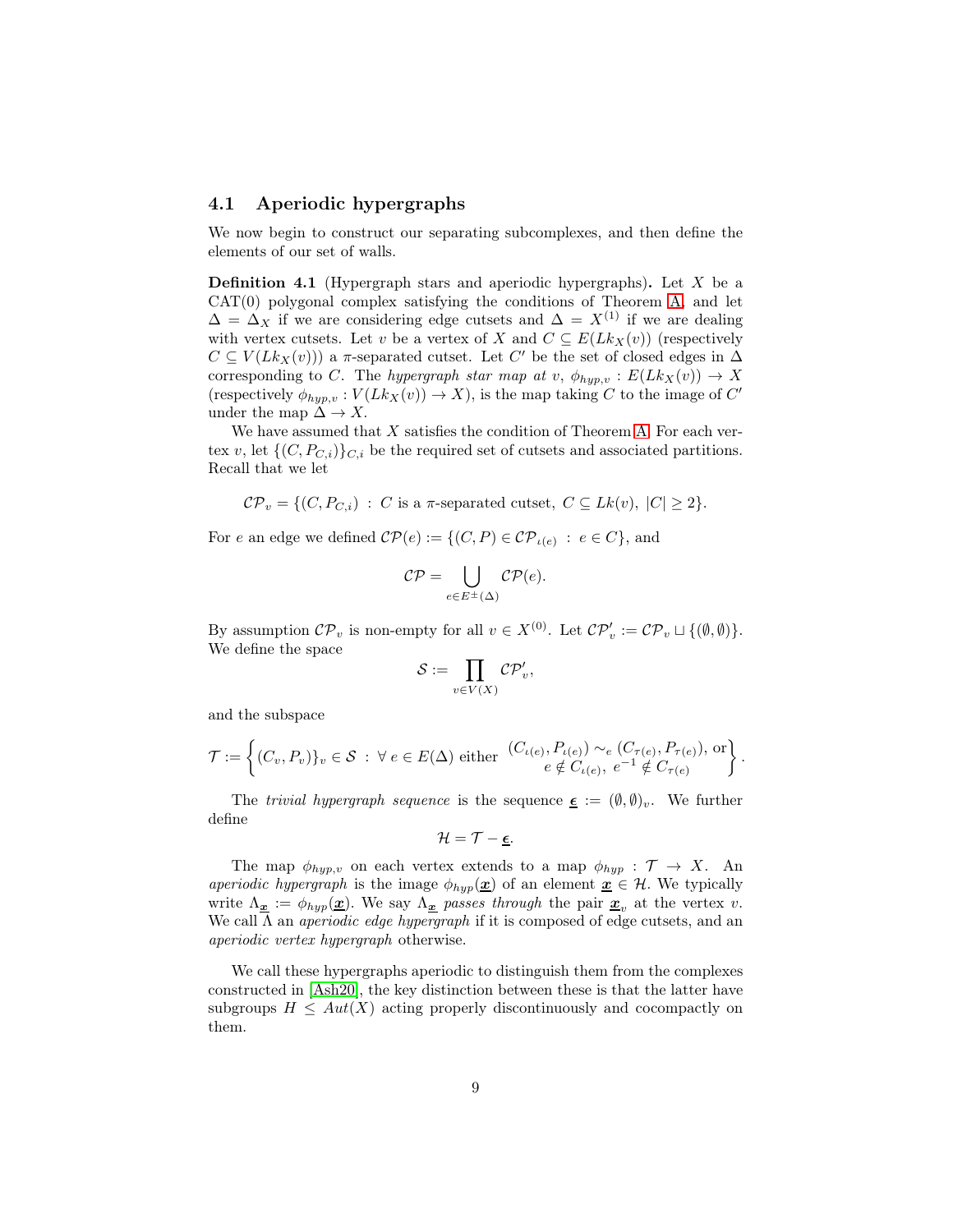It is easily seen that H is non-empty, and furthermore, for each  $(C, P) \in \mathcal{CP}_v$ there exists  $\underline{\mathbf{x}} \in \mathcal{H}$  with  $\underline{\mathbf{x}}_v = (C, P)$ . Importantly, for each vertex v and for each pair  $(C, P) \in \mathcal{CP}_v$ , there exists an aperiodic hypergraph passing through  $(C, P)$ . We now note that hypergraphs are leafless trees.

**Lemma 4.2.** Let  $X$  be a polygonal complex satisfying the conditions of Theorem [A,](#page-0-0) and let  $\Lambda$  be an aperiodic hypergraph in X. Then  $\Lambda$  is a leafless convex tree.

*Proof.* As the cutsets are  $\pi$ -separated,  $\Lambda$  is locally geodesic in X. As X is  $CAT(0)$ , local geodesics are geodesic, and geodesics are unique, so that  $\Lambda$  is a convex tree. Since  $|C| \geq 2$  for any  $v \in V(\Delta)$  and  $(C, P) \in \mathcal{CP}_v$ ,  $\Lambda$  contains no vertices of degree 1, and hence is leafless.  $\Box$ 

**Definition 4.3.** Let  $\Lambda$  be an aperiodic hypergraph in X and  $x, y \in X$  be distinct points in X. We say  $\Lambda$  separates x and y if x and y lie in distinct components of  $X - \Lambda$ .

We now consider separating points; we note the following lemma. We call a path  $\gamma$  transverse to  $\Lambda$  if  $|\gamma \cap \Lambda| = 1$ . If x is a point on an edge e of  $\Lambda$ , then there is a canonical partition of  $Lk(x) - \Lambda$  obtained from the partitions of  $Lk(v) - \Lambda$ and  $Lk(w) - \Lambda$ , where v, w are the endpoints of  $\Lambda$  (since these are equatable along e the induced partitions are the same).

<span id="page-9-0"></span>**Lemma 4.4.** [\[Ash20,](#page-18-1) Lemma 2.27] Let  $\Lambda$  be an aperiodic hypergraph in X, and  $\gamma = [p, q]$  be a geodesic transverse to  $\Lambda$ . If  $\gamma \cap \Lambda = \{x\}$  and p and q lie in different elements of the partition of  $Lk(x) - \Lambda$ , then p and q lie in different components of  $X - \Lambda$ .

### 4.2 The  $\sigma$ -algebra on walls

We now need to show that we can use aperiodic hypergraphs to build a space with measured walls.

**Definition 4.5** ( $\Lambda$  walls). Let  $\Lambda$  be an aperiodic hypergraph in X, with disjoint components  $X - \Lambda = \{U_{\Lambda}^i\}_i$ . For each  $U_{\Lambda}^i$ , let  $V_{\Lambda}^i = X - U_{\Lambda}^i$ . The set of  $\Lambda$  walls is the set

$$
\mathcal{W}_{\Lambda} = \left\{ \{ \overline{U_{\Lambda}^{i}}, V_{\Lambda}^{i} \} : U_{\Lambda}^{i} \text{ a component of } X - \Lambda \right\}.
$$

The set of hypergraph walls is the set of walls

$$
\mathcal{W} = \bigsqcup_{\underline{\mathbf{x}} \in \mathcal{H}} \mathcal{W}_{\Lambda_{\underline{\mathbf{x}}}},
$$

where we *do not* remove any duplicate walls, i.e. we mark each wall with the hypergraph it corresponds to. Note the trivial hypergraph does not appear in the above union.

We do however need to add the trivial hypergraph, so we add

$$
\mathcal{V} = \mathcal{W} \sqcup \{\{X, \emptyset\}\}.
$$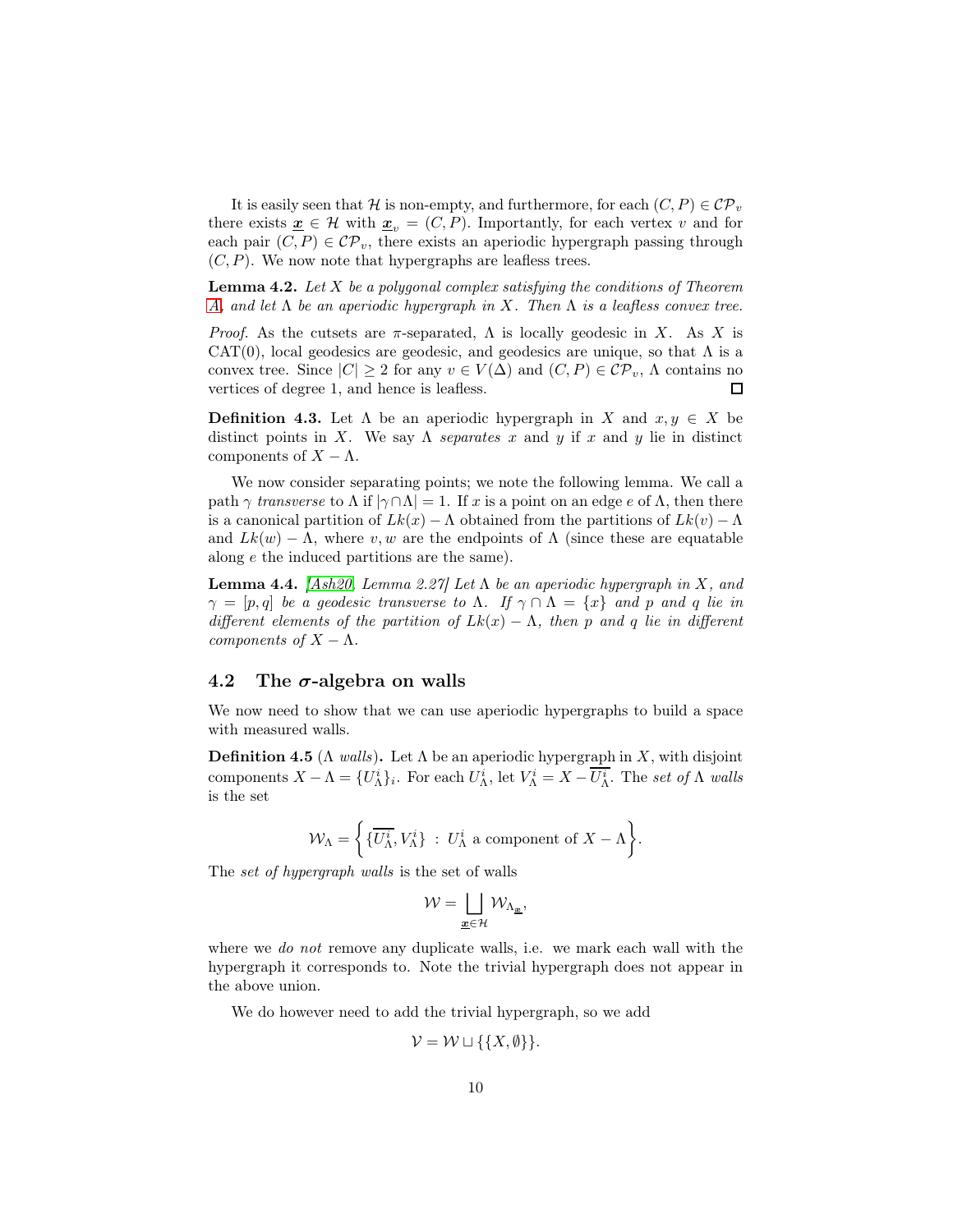#### 4.2.1 The  $\sigma$ -algebra on W

We now to describe the  $\sigma$ -algebra  $\beta$  on W. Let

$$
\mathcal{A}:=\bigsqcup_{\underline{\mathbf{x}}\in\mathcal{H}}\bigsqcup_{U_{\Lambda_{\underline{\mathbf{x}}}^i}^i}(\underline{\mathbf{x}},\{\overline{U_{\Lambda_{\underline{\mathbf{x}}}^i}^i},V_{\Lambda_{\underline{\mathbf{x}}}^i}^i\}).
$$

There is a bijective map  $\psi : A \to W$ , and so we will identify these two sets. Since X has finitely many shapes, choose  $\kappa > 0$  such that the length of any edge is at least  $1000\kappa$ . Given a finite set of vertices  $v_1, \ldots, v_n$  and a hypergraph wall  $W = \{U_{\Lambda}, V_{\Lambda}\}\$ , where  $\Lambda \cap \{v_1, \ldots, v_n\} \neq \emptyset$ , define the *cylinder* set  $\mathcal{A}(v_1, \ldots v_n, {\overline{U_\Lambda}, V_\Lambda})$  as the set

$$
\left\{ (\underline{x}, \{\overline{U_{\Lambda_{\underline{x}}}}, V_{\Lambda_{\underline{x}}}\}) \in \mathcal{A} \; : \; \frac{\Lambda_{\underline{x}} \cap \left( \bigcup_{i} \mathcal{N}_{\kappa}(v_{i}) \right) = \Lambda \cap \left( \bigcup_{i} \mathcal{N}_{\kappa}(v_{i}) \right), \\ \overline{U_{\Lambda_{\underline{x}}} \cap \left( \bigcup_{i} \mathcal{N}_{\kappa}(v_{i}) \right)} = \overline{U_{\Lambda}} \cap \left( \bigcup_{i} \mathcal{N}_{\kappa}(v_{i}) \right) \; \right\}
$$

Let  $\beta$  be the  $\sigma$ -algebra on W generated by the cylinder sets.

Let  $x, y \in X$  and let  $\gamma$  be a geodesic between them. A wall  $\{\overline{U_{\Lambda}}, V_{\Lambda}\}$  separates x and y iff  $\gamma \cap \Lambda$  is connected, and x and y lie in different elements of  ${\{\overline{U_{\Lambda}}, V_{\Lambda}\}}$ . Therefore, as  $\gamma$  has finite length, the set,  $\omega(x, y)$ , of walls separating x and y is a finite union of cylinder sets, which lies in W, i.e.  $\omega(x, y) \in \mathcal{W}$ .

#### 4.2.2 The  $\sigma$ -algebra on  $\mathcal V$

We define the  $\sigma$ -algebra  $\mathcal{B}'$  on  $\mathcal{V}$ . Let

$$
\mathcal{A}':=\mathcal{A}\sqcup \{\underline{\epsilon}, \{X_{\underline{\epsilon}},\emptyset_{\underline{\epsilon}}\}\}.
$$

There is a bijective map  $\psi : \mathcal{A}' \to \mathcal{V}$ , and so we will identify these two sets. Define the cyclinder set,  $\mathcal{A}'(v_1,\ldots v_n,\{\overline{U_{\Lambda}},V_{\Lambda}\})$ , for  $\Lambda\cap(\cup_i v_i)\neq\emptyset$  as

$$
\left\{ (\underline{\underline{x}}, \{\overline{U_{\Lambda_{\underline{x}}}}, V_{\Lambda_{\underline{x}}}\}) \in \mathcal{A}' : \frac{\Lambda_{\underline{x}} \cap (\bigcup_{i} \mathcal{N}_{\kappa}(v_{i}))}{\overline{U_{\Lambda_{\underline{x}}}} \cap (\bigcup_{i} \mathcal{N}_{\kappa}(v_{i}))} = \overline{U_{\Lambda}} \cap (\bigcup_{i} \mathcal{N}_{\kappa}(v_{i})) \right\}
$$

.

.

If  $\Lambda \cap (\cup_i v_i) = \emptyset$ , then define  $\mathcal{A}'(v_1, \ldots, v_n, {\overline{U_\Lambda}, V_\Lambda})$  as

$$
\left\{ (\underline{x}, \{\overline{U_{\Lambda_{\underline{x}}}}, V_{\Lambda_{\underline{x}}}\}) \in \mathcal{A}' : \frac{\Lambda_{\underline{x}} \cap (\bigcup_{i} \mathcal{N}_{\kappa}(v_i))}{\overline{U_{\Lambda_{\underline{x}}}} \cap (\bigcup_{i} \mathcal{N}_{\kappa}(v_i))} = \overline{U_{\Lambda}} \cap (\bigcup_{i} \mathcal{N}_{\kappa}(v_i)) \right\}
$$

Let  $\mathcal{B}'$  be the  $\sigma$ -algebra generated by cyclinder sets.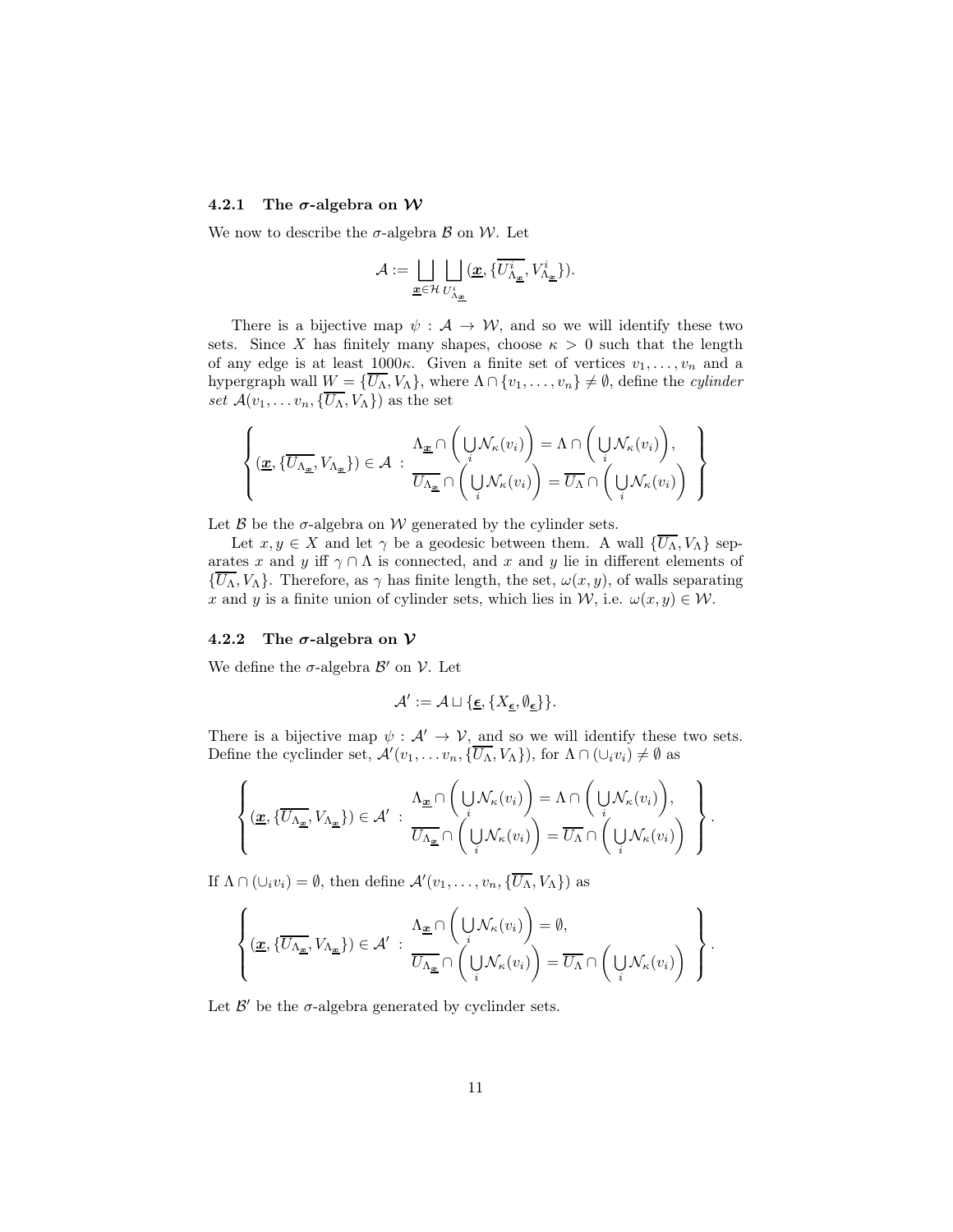### 4.3 The measure on the space of walls

Now, we note that  $\mathcal T$  is a closed subset of S and hence is compact. It follows that the space  $\mathcal{A}'$  is also compact.

For a hypergraph  $\Lambda$ , and a vertex v, let  $\Lambda$ <sub>v</sub> be the pair  $(C, P)$  through which  $Λ$  passes in  $Lk(v)$  (this is allowed to be empty, i.e.  $(φ, φ)$ ). If  $C \neq φ$ , define

$$
M(C, P) = \sum_{(C', P') \in [[C, P]]_e} \mu(C', P'),
$$

where  $e$  is any edge in  $C$  (by definition, this does not depend on the choice of e), and otherwise let  $M(\emptyset, \emptyset) := 1$ .

## 4.3.1 The measure  $\mu$  on the space  $(\mathcal{A}', \mathcal{B}')$

For a cylinder set  $\mathcal{A}'(v_1,\ldots,v_n,\{\overline{U_{\Lambda}},V_{\Lambda}\})$ , with  $\Lambda \cap v_i \neq \emptyset$  for some  $v_i$  define

$$
\mu(\mathcal{A}'(v_1,\ldots,v_n,\{\overline{U_{\Lambda}},V_{\Lambda}\})):=\frac{1}{M(\Lambda_{v_1})\ldots M(\Lambda_{v_n})}.
$$

We now show that  $\mu$  is a measure on  $(\mathcal{A}', \mathcal{B}')$ .

**Lemma 4.6.** The set function  $\mu$  is a measure.

*Proof.* Choose a finite sequence of sets  $V_n \subseteq X^{(0)}$  with  $\cup_n V_n = X^{(0)}$ . Define the space  $\mathcal{A}'_n$  as the quotient of  $\mathcal{A}'$  under the map induced by  $V_n \to V$ . That is,

$$
\mathcal{A}'_n = \left\{ (\underline{\boldsymbol{x}}, \{\overline{U}, V\}) \ : \ \ \begin{array}{l} \underline{\boldsymbol{x}} \in \prod_{v \in V_n} \mathcal{CP}_v \text{ such that } \exists \, \underline{\boldsymbol{y}} \in \mathcal{A}' \text{ with} \\ \underline{\boldsymbol{x}}_v = \underline{\boldsymbol{y}}_v \, \forall v \in V, \, \{\overline{U}_{\Lambda_{\underline{\boldsymbol{y}}}}, V_{\Lambda_{\underline{\boldsymbol{y}}}}\} = \{\overline{U}, V\} \end{array} \right\}.
$$

There are associated projection maps  $p_n: \mathcal{A}' \to \mathcal{A}'_n$  and  $\rho_{m,n}: \mathcal{A}'_m \to \mathcal{A}'_n$ for any  $m > n$ . The above construction of  $\mu$  also descends to a construction of a measure  $\mu_n$  on each  $\mathcal{A}'_n$  such that  $p_n\mu = \mu_n$ , and  $\rho_{m,n}\mu_m = \mu_n$ . If  $\mu(\mathcal{A}') < \infty$ , then it follows by a classical application of the Carathéodory extension theorem that  $\mu$  is a measure on  $\mathcal{B}'$  (see e.g. [\[Kle20,](#page-19-6) Corollary 14.36]).

Otherwise,  $\mu(\mathcal{A}') = \infty$ , and so  $\mu(\mathcal{A}'(v_1, \ldots, v_n, (X, \emptyset))) = \infty$  for all finite sets  $\{v_1, \ldots, v_n\}$ . We claim there are infinitely many disjoint cylinder sets  $A_i :=$  $\mathcal{A}'(v_{i_1},\ldots,v_{m_i},\{U_{\Lambda_i}V_{\Lambda_i}\})$ , with  $\Lambda_i\cap(\cup_jv_{i_j})\neq\emptyset$  (so that  $\mu(A_i)<\infty$ ), and  $\sum \mu(A_i) = \infty$ . If not, then  $\mu(\mathcal{A}') < \infty$ . i

Let  $R$  be the semiring of cyclinder sets in  $A$ ; this semiring generates the  $\sigma$ algebra  $\beta$ , and so we aim to apply the Carathéodry extension theorem. It is clear that  $\mu$  is finitely additive and  $Aut(X)$ -invariant, since X is evenly  $\pi$ -separated, and so the gluing equations are satisfied.

Now, let  $C_n$  be a pairwise disjoint sequence of sets such that  $C = \bigcup_n C_n \in \mathcal{R}$ . We need to show that  $\mu(C) = \sum_n \mu(C_n)$ . If  $\mu(C)$  is finite, then this follows immediately by application of classical techniques that appear e.g. in the proof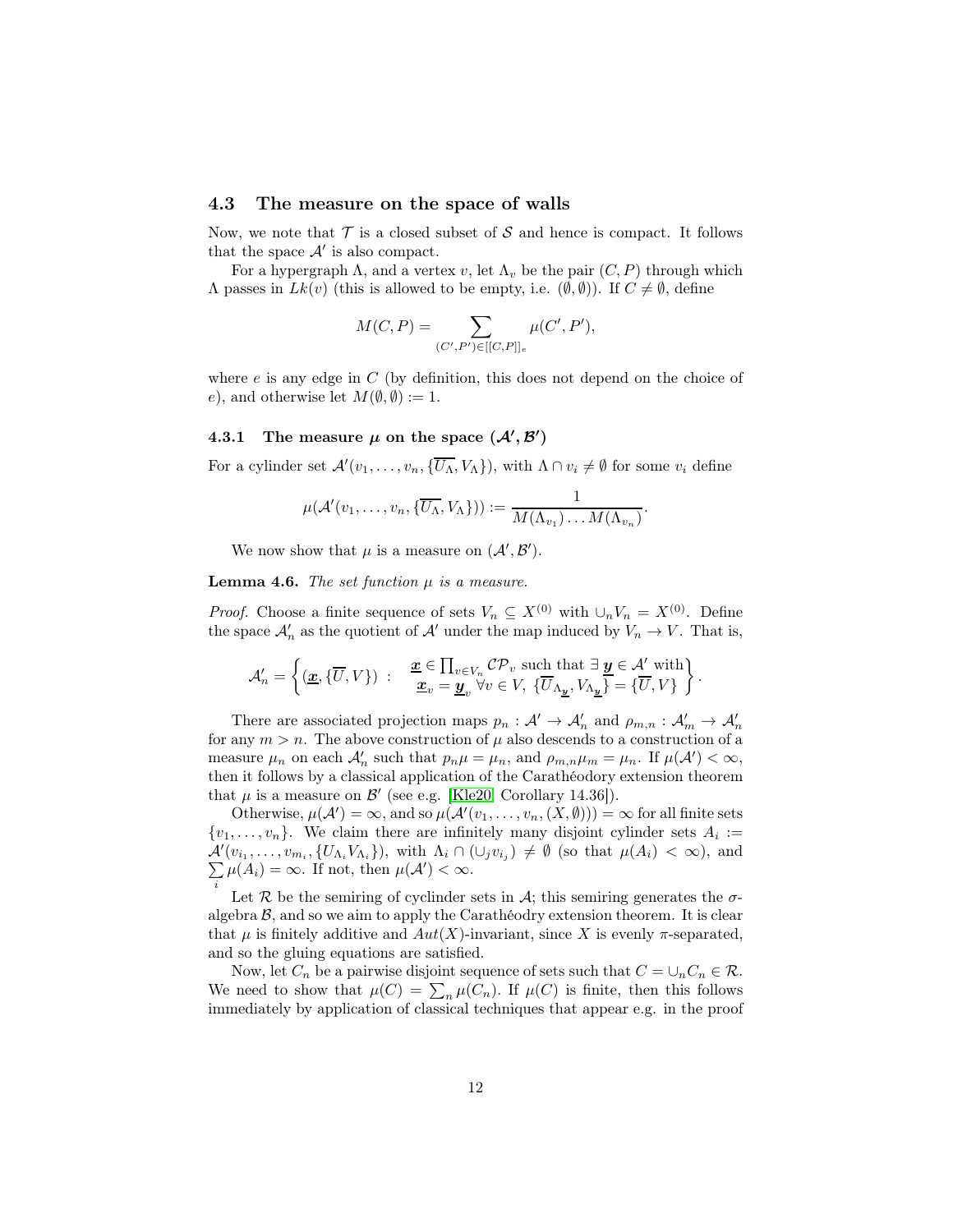of the Kolmogorov extension theorem, as follows. Let  $D_N = \sqcup_{n=1}^N C_n$  and  $E_N = C - D_N$ . Then

$$
\mu(C) = \mu(D_N) + \mu(E_N) = \sum_{n=1}^{N} \mu(C_n) + \mu(E_n).
$$

It suffices to show that  $\mu(E_N) \to 0$ . Suppose otherwise, so that  $\mu(E_N) \to \epsilon$  for some  $\epsilon > 0$ . We note that  $\cap_N E_N = 0$ . We may choose for each M, N a compact set  $K_{M,N}$ , as follows. Since  $\mu_m(\rho_m E_N) \to \mu(E_N)$  as  $m \to \infty$ , for each N we may choose  $M_N$  such that  $|\mu(E_N) - \mu_M(E_N)| \leq \epsilon/1000$  for all  $M \geq M_N$ . Furthermore, we may require that  $M_{N+1} \ge M_N$ . Let  $K_{M,N} := \rho(M)^{-1}(\rho_M(E_N)).$ Then  $K_{M,N+1} \subseteq K_{M,N}$  and  $K_{M+1,N} \subseteq K_{M,N}$ . Furthermore, each  $K_{M,N}$  is compact and non empty. Let  $K = \cap_N \cap_{M=M_N}^{\infty} K_{M,N}$ , so that K is non empty. However, if  $k \in K$ , then for all N and  $M \geq M_N$ ,  $k \in \rho_M^{-1}(E_N)$ . Therefore,  $k \in E_N$  for all N, and hence  $k \in \bigcap_N E_N = \emptyset$ , a contradiction. Therefore  $\mu(E_N) \to 0$ , and  $\mu(C) = \sum_n \mu(C_n)$ .

If  $\mu(C) = \infty$ , then we must have that

$$
C = \mathcal{A}(v_1, \ldots, v_m, (X, \emptyset));
$$

this is the only possible cylinder set with infinite measure. We may assume that  $\mu(C_n) < \infty$  for each *n*, otherwise we are finished. Note that  $\mu(X - C) < \infty$ . Therefore, by applying the previous paragraph, we see that

$$
\mu(X - C) = \sum_{i} \mu(A_i \cap (X - C)) < \infty,
$$

and so

$$
\sum \mu(A_i \cap C) = \sum_i [\mu(A_i) - \mu(A_i - C)] = \mu(X) - \mu(X - C) = \infty.
$$

Let us replace the sequence  $C_n$  by the sequence  $A_i \cap C_n$ . Since  $\mu(C_n) < \infty$ for each  $n$ , we may also apply the previous paragraph to deduce that for all  $n$ .

$$
\mu(C_n) = \sum_i \mu(A_i \cap C_n).
$$

Since  $\mu(A_i) < \infty$  for each i, we also have that for all i:

$$
\mu(A_i \cap C) = \sum_n \mu(A_i \cap C_n).
$$

Therefore:

$$
\sum_{n} \mu(C_n) = \sum_{n} \left( \sum_{i} \mu(A_i \cap C_n) \right)
$$

$$
= \sum_{i} \left( \sum_{n} \mu(A_i \cap C_n) \right)
$$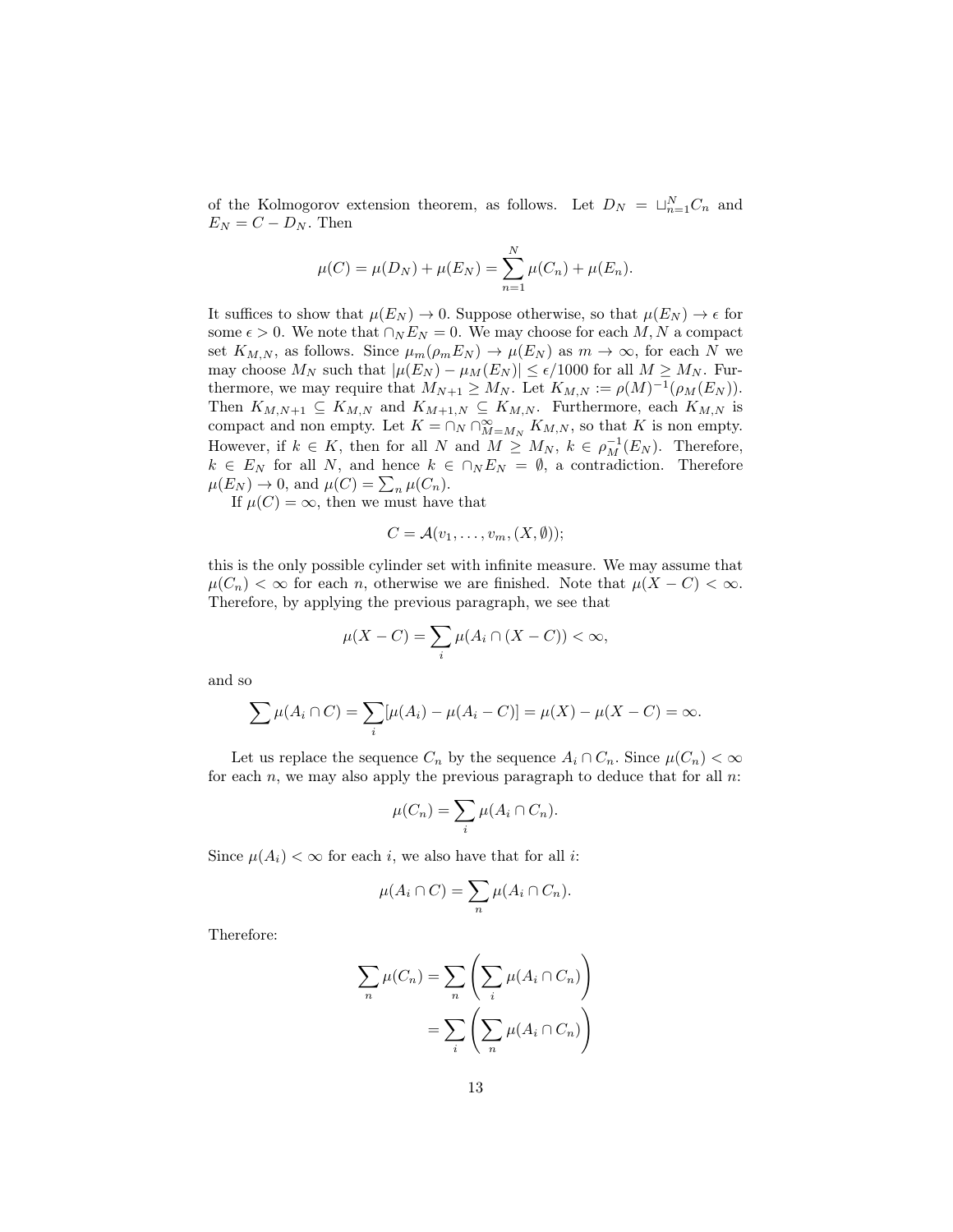$$
= \sum_{i} \mu(A_i \cap C)
$$

$$
= \infty.
$$

It follows that  $\mu$  is a countably-additive measure on  $\mathcal{R}$ , and so, by the Carathéodory extension theorem, extends to a measure on the  $\sigma$ -algebra generated by  $R, B'$ . П

#### 4.3.2 The measure  $\nu$  on the space  $(\mathcal{A}, \mathcal{B})$

Take  $\nu := \mu |_{\mathcal{A}}$ . This is a measure on A. Note that there exists a constant  $c > 0$ such that for any triple of vertices  $v_1, v_2, v_3$  connected by edges in Λ:

$$
\nu(\mathcal{A}(v_1,v_2,v_3,\{\overline{U_{\Lambda}},V_{\Lambda}\}))\geq c.
$$

It now remains to show that the space is a space with measured walls.

<span id="page-13-0"></span>**Lemma 4.7.** The space  $(X, \mathcal{W}, \mathcal{B}, \nu)$  is a space with measured walls on which  $Aut(X)$  acts continuously.

*Proof.* We first need to prove that for any  $x, y \in X$ ,  $\nu(\omega(x, y)) < \infty$ . Let  $\gamma$ be a geodesic from  $x$  to  $y$ . Since there are finitely many types of links in  $X$ and  $Shapes(X)$  is finite, we see that there is an upper bound K such that any path of length 1 meets at most  $K$  hypergraph edges (there may, however, be infinitely many hypergraphs containing this edge). The only time that a wall can separate x and y is when  $\gamma \cap \Lambda$  is connected, and locally  $\gamma$  lies in different elements of the partition of  $X - \Lambda$ . There are at most 2 choices of partition of  $X - \Lambda$  that satisfy this;  $\overline{U_{\Lambda}}$  must contain exactly one of x or y. Letting L be the maximal number of cutsets in a link, we see that

$$
\nu(\omega(x,y)) \le 2KL^2(d(x,y)+1)\max\left\{\nu(\Sigma) : \frac{\Sigma - \mathcal{A}(v_1,\ldots,v_n,\{\overline{U_\Lambda},V_\Lambda\}),}{\Lambda \cap (\cup_i v_i) \neq \emptyset}\right\}
$$
  

$$
\le 2KL^2(d(x,y)+1).
$$

We now need to show that  $Aut(X)$  acts on  $(X, d_{\nu})$  continuously. Since  $\nu$  is  $Aut(X)$ -invariant, to prove this it suffices to show that if  $g_n \to g$ , then  $d_{\nu}(g_nx, y) \to d_{\nu}(gx, y)$  for  $x, y \in X$ . Suppose  $x, y \in X$ , and  $\{g_n\}_n \subseteq Aut(X)$ with  $g_n \to g$ . There are three cases. We note that since  $Aut(X)$  acts on X, it sends vertices to vertices, edges to edges, and polygonal faces to polygonal faces. Firstly if x is a vertex, then there exists  $N \geq 1$  such that for all  $n \geq N$  $g_n x = gx$ . If x lies on an edge, then we must have, again, that  $g_n x$  lies on the same edge as  $gx$  for all n suitably large. Finally, if x lies in the interior of a 2-cell, then  $g_n x$  and  $g x$  lie in the interior of the same 2-cell for all n sufficiently large.

In all of the above cases, we may conclude immediately that  $d_{\nu}(gx, y) =$  $\lim_{n} d_{\nu}(q_n x, y)$ . Hence,  $Aut(X)$  acts continuously on  $(X, d_{\nu})$ .  $\Box$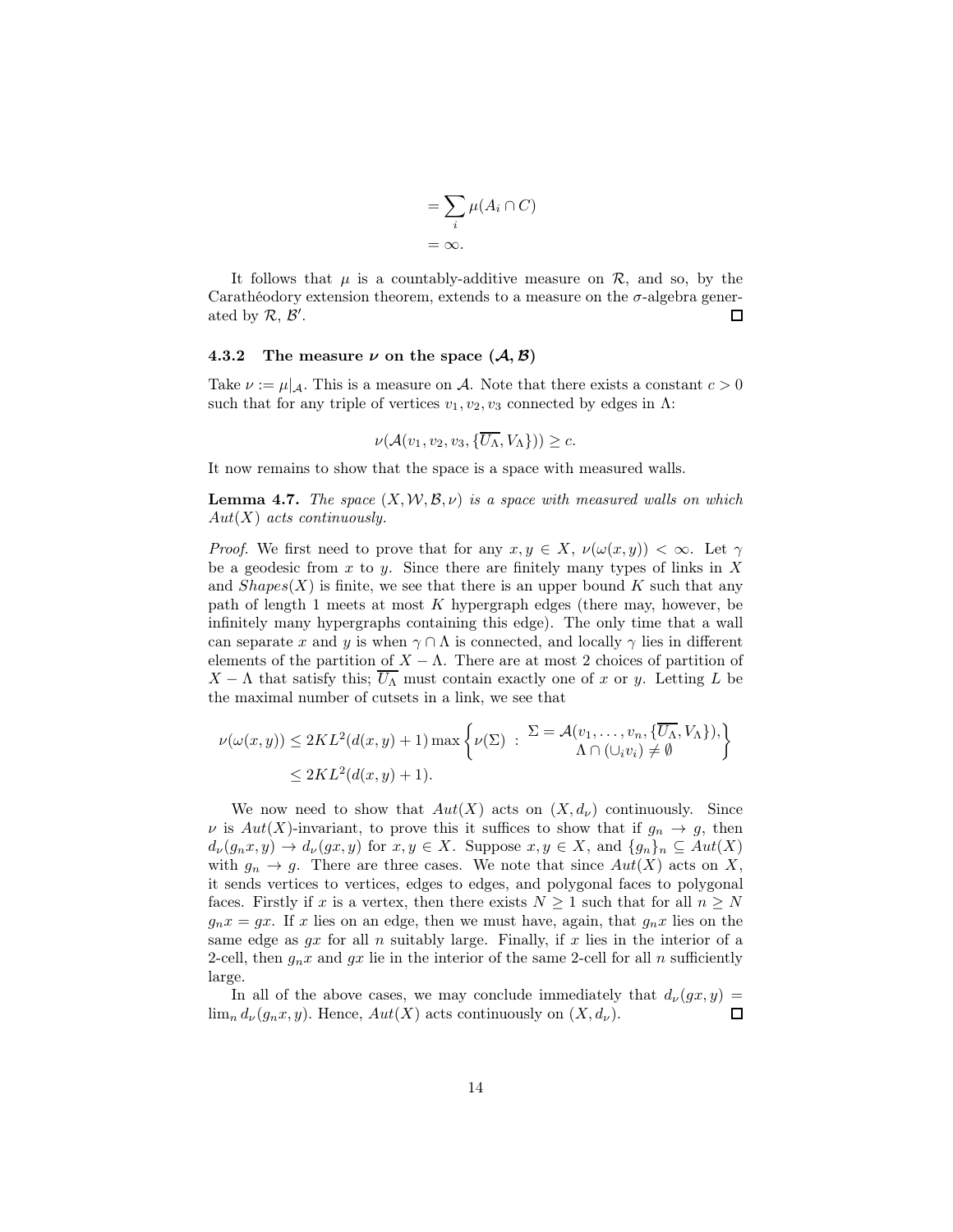## <span id="page-14-0"></span>5 The Haagerup property for groups acting on polygonal complexes

We now wish to prove there exists a proper action on our space with measured walls; we do this by showing the space is f-separated. For a metric polygonal complex X, let  $D(X)$  be the maximal circumference of a polygonal face in X. Since X has finitely many shapes,  $D(X)$  is finite. The following result is essentially proved in [\[Ash20\]](#page-18-1); we provide the proof for completeness.

<span id="page-14-1"></span>**Lemma 5.1.** [\[Ash20,](#page-18-1) Lemma 2.42, 2.43] Let X be a CAT(0) polygonal com-plex as in the statement of Theorem [A.](#page-0-0) Let  $\gamma$  be a finite geodesic in X of length at least  $4D(X)$ . There exists an aperiodic hypergraph  $\Lambda$ , an associated wall  $\{\overline{U_{\Lambda}}, V_{\Lambda}\}\$  and a triple of vertices  $(v_1, v_2, v_3)$  such that any wall in  $\mathcal{A}(v_1, v_2, v_3, \{\overline{U_{\Lambda}}, V_{\Lambda}\})$  separates the endpoints of any finite geodesic extension of γ.

*Proof.* Let us suppose that X is evenly  $\pi$ -separated with vertex cutsets. Since  $\gamma$  is of length at least  $4D(X)$ , we can write  $\gamma = \gamma_1 \cdot \delta \cdot \gamma_2$ , where each  $\gamma_i$  is of length at least  $D(X)/2$ , and  $\delta$  is a path of length between  $D(X)$  and  $2D(X)$ that starts at a point  $v \in X^{(1)}$  and ends at  $w \in X^{(1)}$ .

First suppose that  $\delta$  contains a nontrivial subpath,  $\delta'$ , which contains exactly one point of  $X^{(1)}$ , u, in its interior. Let e be the edge of X containing u. Since δ' is geodesic, we see that  $\iota(\delta')$  and  $\tau(\delta')$  lie in two distinct faces; as X is evenly vertex  $\pi$ -separated there exists a  $\pi$ -separated cutset  $C \ni e$  and partition P of  $\pi_0(Lk(\iota(e)) - C)$  with  $\iota(\delta'), \tau(\delta')$  lying in distinct elements of P. Let  $\Lambda$  be any hypergraph passing through  $(C, P)$  in  $Lk(\iota(e))$ ; by Lemma [4.4](#page-9-0)  $\Lambda$  separates the endpoints of  $\delta'$ , and hence the endpoints of  $\gamma$ .

Otherwise,  $\delta$  contains a subpath that is contained entirely in  $X^{(1)}$ ; therefore δ must meet a vertex v of X. Let  $\delta_1$ ,  $\delta_2$  be the two subpaths of  $\gamma$  incident to v; as  $\gamma$  is geodesic,  $d_{Lk(v)}(\delta_1, \delta_2) \geq \pi$ . Let C be a vertex cutset such that  $\gamma_1$ and  $\gamma_2$  lie in different components of  $Lk(v) - C$  and let P be a chosen partition of  $\pi_0(Lk(v) - C)$  separating  $\gamma_1$  and  $\gamma_2$  (this exists as X is evenly vertex  $\pi$ separated). Let  $\Lambda$  be any vertex hypergraph passing through  $(C, P)$  in  $Lk(v)$ ; by Lemma [4.4](#page-9-0) this separates  $\gamma_1$  and  $\gamma_2$ , and so separates the endpoints of  $\gamma$ . Again, choosing the appropriate wall, the result follows.

The proof is similar for edge cutsets.

 $\Box$ 

**Lemma 5.2.** There exists a constant  $\lambda \geq 1$  such that for any points  $x, y \in X$ :

$$
(d(x,y)-1)/\lambda \le \nu(\omega(x,y)) \le \lambda(d(x,y)+1).
$$

In particular, the space with measured walls is  $f$ -separated for  $f$  a linear function, i.e.  $f(x) = \lambda x + \lambda$ .

*Proof.* We already know that there exists a constant  $\lambda' > 0$  such that for any x, y:  $\nu(\omega(x, y)) \leq \lambda'(d(x, y) + 1)$ . By Lemma [5.1,](#page-14-1) we see that

$$
\nu(\omega(x,y)) \ge \frac{c}{D(X)}(d(x,y)-1),
$$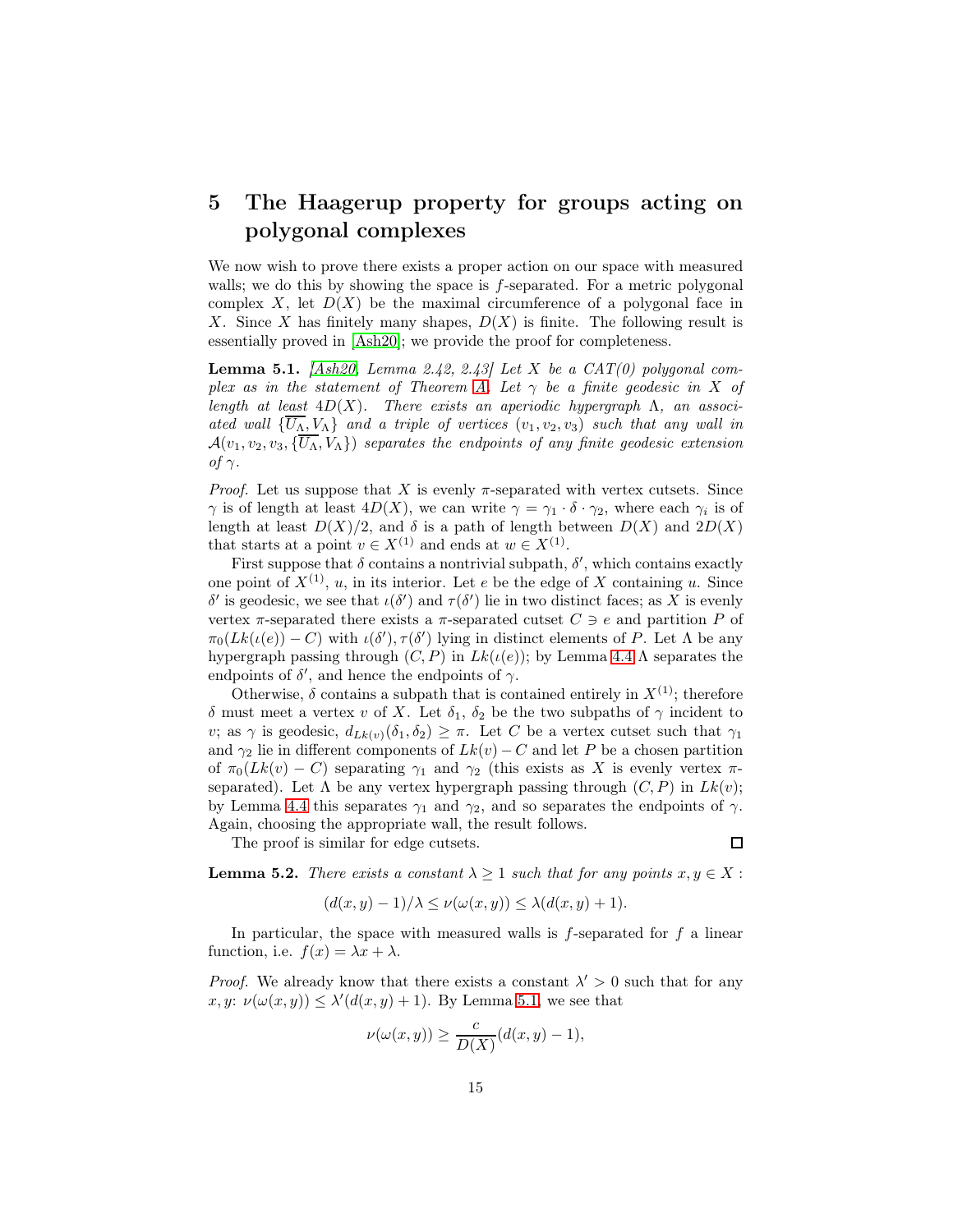where c is the minimal measure of a cylinder set of the form  $\mathcal{A}(v_1, v_2, v_3, {\overline{U_\Lambda}, V_\Lambda}),$ which is non-zero.

We may now immediately conclude our main theorem.

*Proof of Theorem [A.](#page-0-0)* Let  $((X, d), W, \mathcal{B}, \nu)$  be the space with measured walls constructed previously (we know it is a space with measured walls by Lemma [4.7\)](#page-13-0). We know that, by definition,  $Aut(X)$  acts properly on  $(X, d)$ . Furthermore, by Lemma [4.7,](#page-13-0)  $Aut(X)$  acts continuously on the space  $(X, d_{\nu})$ . By Lemma [5.1](#page-14-1) the space with measured walls is f-separated, and so Theorem [A](#page-0-0) follows by Lemma [3.4.](#page-7-1)  $\Box$ 

# <span id="page-15-0"></span>6 Application to Świątkowski's complexes

We now turn our attention to prove Corollary [C;](#page-1-0) we begin by discussing cubic graphs.

**Definition 6.1** (Cubic graphs). Let  $\Gamma$  be a finite graph; we call  $\Gamma$  *cubic* if it is connected, bipartite, and trivalent.

If Γ is cubic, for each  $v \in V(\Gamma)$  we will pick an ordering of the neighbours of v,  $w_1(v)$ ,  $w_2(v)$ ,  $w_3(v)$ . We introduce the notion of a  $\ast$ -separated graph, a strengthening of vertex 3-separated, as it is easier to verify the gluing equations for complexes whose links are such graphs.

**Definition 6.2** (\*-separated cutsets). Let C be a vertex cutset in a graph  $\Gamma$ . We say C is a  $*-separated\ cutset$  if C is 3-separated under the combinatorial metric,  $\Gamma - C$  contains exactly two components, and C is minimal (i.e. for any  $w \in C$ ,  $C - \{w\}$  is not a cutset).

**Definition 6.3.** Let  $\Gamma$  be a cubic graph, and let C be a collection of  $*$ -separated cutsets. For  $v \in V(\Gamma)$ , we define

$$
*(v,i,j)
$$

to be the set of all ∗-separated cutsets  $C \ni v$  such that  $w_i(v)$  and  $w_j(v)$  lie in the same connected component of  $\Gamma - C$ . We further define

$$
\mathcal{C}(v,i,j) := \mathcal{C} \cap * (v,i,j).
$$

**Definition 6.4** (\*-separated graph). Let  $\Gamma$  be a graph. We say that  $\Gamma$  is \*separated if:

- i)  $\Gamma$  is a cubic graph,
- ii) Γ is vertex 3-separated by a set  $\mathcal C$  of \*-separated cutsets (and hence for any vertex v and any  $i \neq j$ ,  $\mathcal{C}(v, i, j)$  is non-empty), and
- iii) there exists an integer M such that for any vertex v and any  $i \neq j$ ,  $|C \in \mathcal{C}(v, i, j)| = M/3.$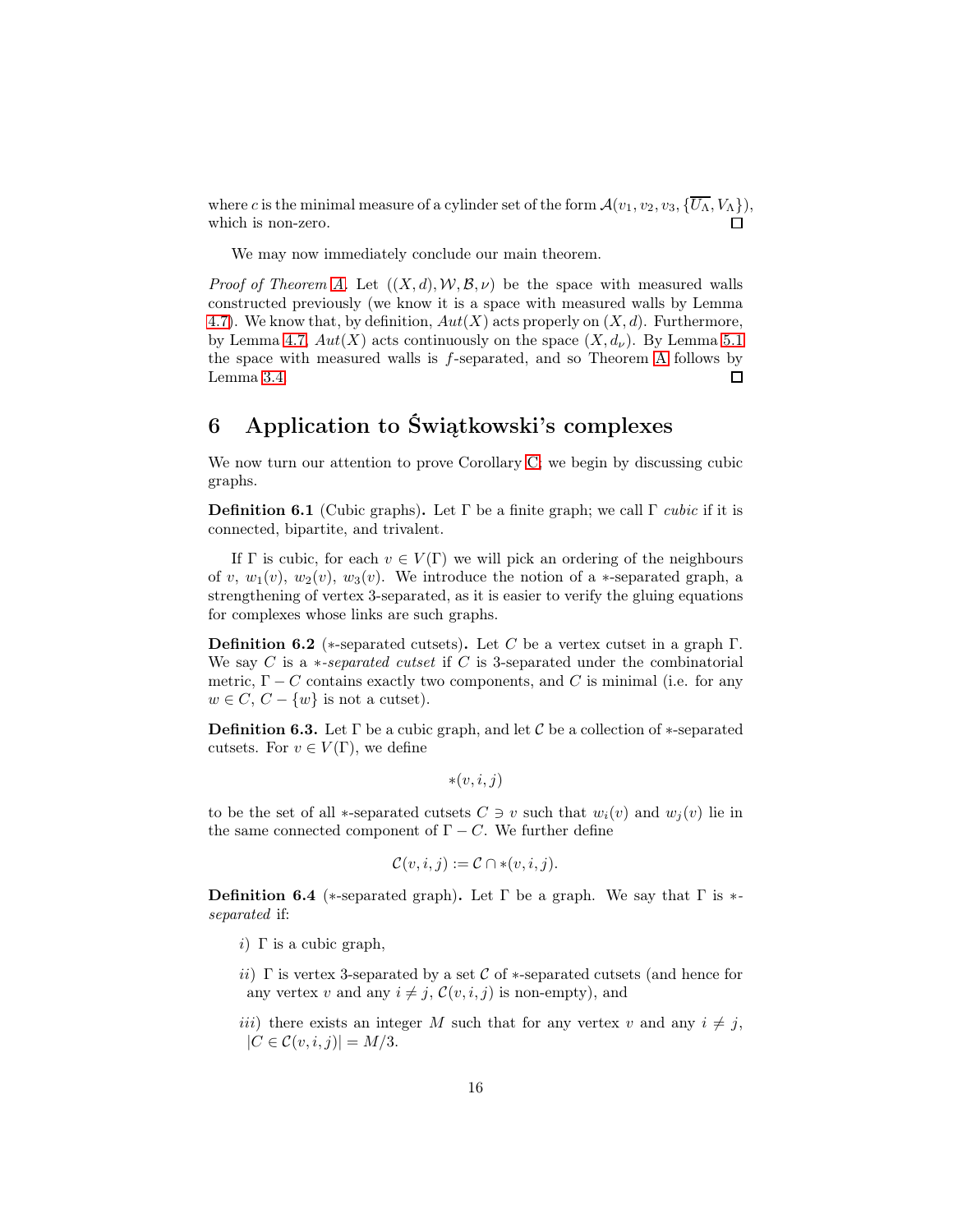We prove the following lemma.

Lemma 6.5. Endow the graph F090A with the combinatorial metric. Then F090A is ∗-separated.

| $v_i$          | adjacent to $v_i$<br>$v_i$ |                | $\boldsymbol{v}_i$ | $v_j$ adjacent to $v_i$ |                  | $v_i$  | $v_j$ adjacent to $v_i$ |    |                |    |        |
|----------------|----------------------------|----------------|--------------------|-------------------------|------------------|--------|-------------------------|----|----------------|----|--------|
| $\,1$          | $\,2$                      | 18             | 90                 | 31                      | 30               | 32     | 48                      | 61 | 60             | 62 | 78     |
| $\overline{2}$ | $\mathbf{1}$               | 3              | 83                 | 32                      | 23               | 31     | 33                      | 62 | 53             | 61 | 63     |
| 3              | $\overline{2}$             | $\overline{4}$ | 40                 | 33                      | 32               | 34     | 70                      | 63 | 10             | 62 | 64     |
| $\overline{4}$ | 3                          | $\overline{5}$ | 57                 | 34                      | 33               | 35     | 87                      | 64 | 27             | 63 | 65     |
| $\overline{5}$ | $\overline{4}$             | $\overline{6}$ | 14                 | 35                      | 34               | 36     | 44                      | 65 | 64             | 66 | 74     |
| $\,6$          | $\bf 5$                    | 7              | 79                 | 36                      | 19               | $35\,$ | 37                      | 66 | 49             | 65 | 67     |
| $\overline{7}$ | $\,6$                      | 8              | 24                 | 37                      | 36               | 38     | $54\,$                  | 67 | 66             | 68 | 84     |
| 8              | 7                          | 9              | 89                 | 38                      | 29               | 37     | 39                      | 68 | 59             | 67 | 69     |
| $\overline{9}$ | 8                          | 10             | 46                 | 39                      | 38               | 40     | 76                      | 69 | 16             | 68 | 70     |
| 10             | 9                          | 11             | 63                 | 40                      | $\overline{3}$   | 39     | 41                      | 70 | 33             | 69 | 71     |
| 11             | 10                         | 12             | 20                 | 41                      | 40               | 42     | $50\,$                  | 71 | 70             | 72 | 80     |
| 12             | 11                         | 13             | 85                 | $42\,$                  | 25               | 41     | 43                      | 72 | 55             | 71 | 73     |
| 13             | 12                         | 14             | 30                 | 43                      | 42               | 44     | 60                      | 73 | 72             | 74 | 90     |
| 14             | $\overline{5}$             | 13             | 15                 | 44                      | 35               | 43     | 45                      | 74 | 65             | 73 | 75     |
| 15             | 14                         | 16             | $52\,$             | 45                      | 44               | 46     | 82                      | 75 | 22             | 74 | 76     |
| 16             | 15                         | 17             | 69                 | 46                      | $\boldsymbol{9}$ | 45     | 47                      | 76 | 39             | 75 | $77\,$ |
| 17             | 16                         | 18             | 26                 | 47                      | 46               | 48     | 56                      | 77 | 76             | 78 | 86     |
| 18             | $\mathbf{1}$               | 17             | 19                 | 48                      | 31               | 47     | 49                      | 78 | 61             | 77 | 79     |
| 19             | 18                         | 20             | 36                 | 49                      | 48               | 50     | 66                      | 79 | $\,6$          | 78 | 80     |
| 20             | 11                         | 19             | 21                 | 50                      | 41               | 49     | $51\,$                  | 80 | 71             | 79 | 81     |
| 21             | 20                         | 22             | 58                 | 51                      | 50               | $52\,$ | 88                      | 81 | 28             | 80 | 82     |
| 22             | 21                         | 23             | 75                 | $52\,$                  | 15               | 51     | $53\,$                  | 82 | 45             | 81 | 83     |
| 23             | 22                         | 24             | 32                 | $53\,$                  | 52               | 54     | 62                      | 83 | $\overline{2}$ | 82 | 84     |
| 24             | $\overline{7}$             | 23             | 25                 | 54                      | 37               | 53     | $55\,$                  | 84 | 67             | 83 | 85     |
| 25             | 24                         | 26             | 42                 | 55                      | 54               | 56     | 72                      | 85 | 12             | 84 | 86     |
| 26             | 17                         | 25             | 27                 | 56                      | 47               | 55     | 57                      | 86 | 77             | 85 | 87     |
| 27             | 26                         | 28             | 64                 | 57                      | $\overline{4}$   | 56     | 58                      | 87 | 34             | 86 | 88     |
| 28             | 27                         | 29             | 81                 | 58                      | 21               | 57     | 59                      | 88 | 51             | 87 | 89     |
| 29             | 28                         | 30             | 38                 | 59                      | 58               | 60     | 68                      | 89 | 8              | 88 | 90     |
| 30             | 13                         | 29             | 31                 | 60                      | 43               | 59     | 61                      | 90 | $\mathbf{1}$   | 73 | 89     |

Table 1: Edge incidences for F090A

*Proof.* We note that  $F090A$  is a cubic graph. Furthermore,  $F090A$  is distanceregular, i.e. given any two ordered pairs  $(u_1, u_2)$  and  $(v_1, v_2)$  with  $d(u_1, u_2) =$  $d(v_1, v_2)$ , there exists an automorphism of  $F090A$  taking  $u_i$  to  $v_i$ . A computer search yields the ∗-separated cutsets

 $C_1 = \{v_1, v_4, v_7, v_{10}, v_{15}, v_{21}, v_{26}, v_{29}, v_{32}, v_{35}, v_{41}, v_{47}, v_{54}, v_{61}, v_{65}, v_{68}, v_{71},$  $v_{76}, v_{82}, v_{85}, v_{88}$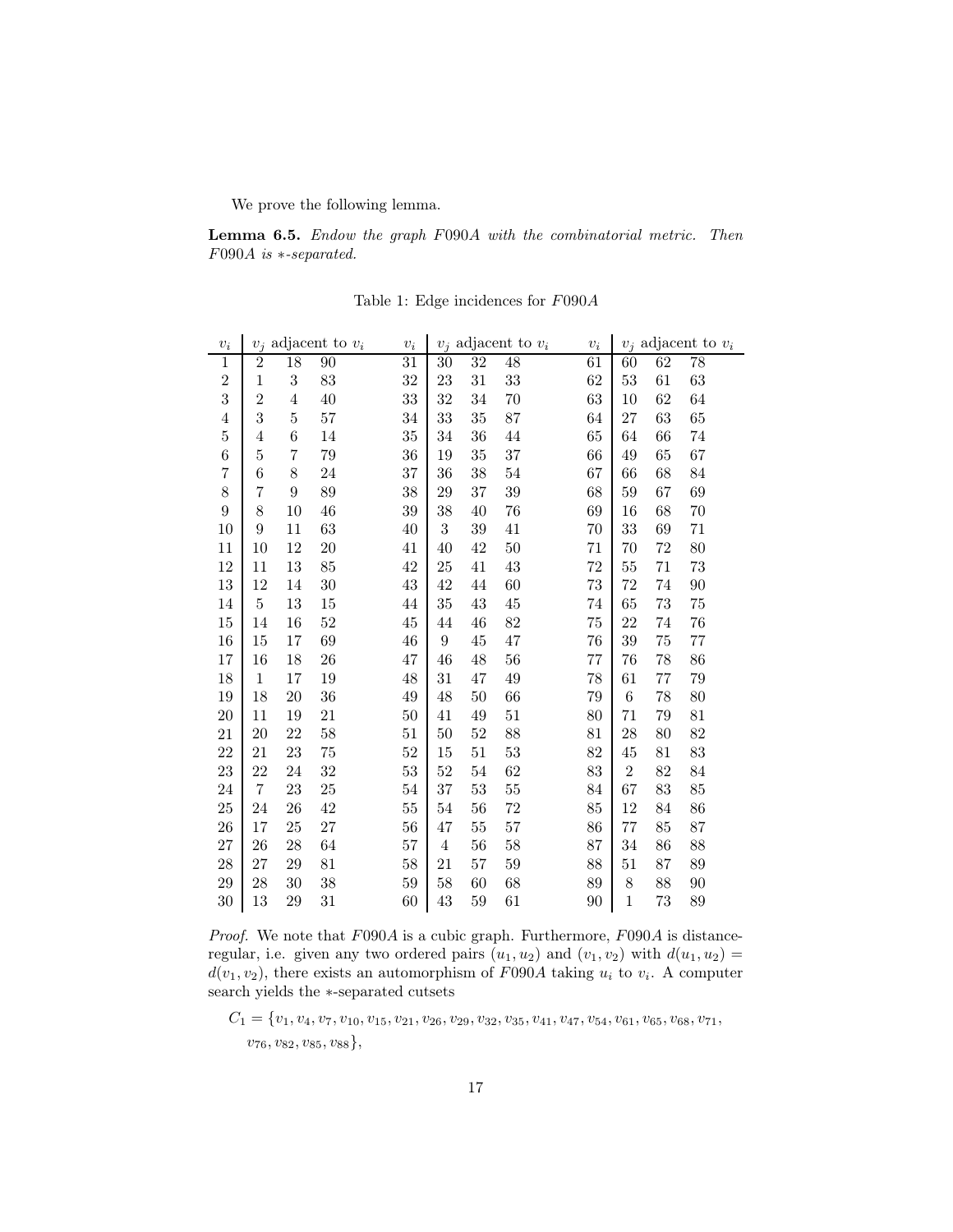- $C_2 = \{v_1, v_4, v_7, v_{10}, v_{15}, v_{21}, v_{26}, v_{29}, v_{33}, v_{36}, v_{41}, v_{45}, v_{48}, v_{55}, v_{61}, v_{65}, v_{68},$  $v_{76}, v_{80}, v_{85}, v_{88}$
- $C_3 = \{v_1, v_4, v_7, v_{10}, v_{15}, v_{21}, v_{26}, v_{30}, v_{33}, v_{37}, v_{41}, v_{44}, v_{47}, v_{61}, v_{65}, v_{68}, v_{72}, v_{61}, v_{62}, v_{63}, v_{74}, v_{85}, v_{86}, v_{87}, v_{88}, v_{89}, v_{80}, v_{81}, v_{82}, v_{83}, v_{84}, v_{85}, v_{86}, v_{87}, v_{88}, v_{89}, v_{80}, v_{81}, v_{82}, v_{83}, v_{84}, v_{85}, v_{86}, v_{$  $v_{76}, v_{81}, v_{85}, v_{88}$ .

Now, the vertices adjacent to  $v_1$  are  $v_2$ ,  $v_{18}$ ,  $v_{90}$ :  $v_2$  lies in a different component to  $\{v_{18}, v_{90}\}$  in  $F090A - C_2$ ;  $v_{18}$  lies in a different component to  $\{v_2, v_{90}\}$  in  $F090A - C_3$ ; and  $v_{90}$  lies in a different component to  $\{v_2, v_{18}\}\$  in  $F090A - C_1$ .

Applying automorphisms we see that there exists a collection of ∗-separated vertex cutsets  $C_i \subseteq V(F090A)$  such that  $|C_i| \geq 2$  for each  $i, \cup_i C_i = V(F090)$ , and that for any vertex  $v$  and any distinct vertices  $w, w'$  adjacent to  $v$  there exists a ∗-separated vertex cutset  $C_i$  such that w and w' lie in distinct components of  $F090A - C_i.$ 

If x and y are distance at least 3 apart, we may apply an automorphism  $\phi$  to map the pair  $(x, y)$  to:  $P_3 = (v_2, v_{17})$  if  $d(x, y) = 3$ ;  $P_4 = (v_3, v_{19})$  if  $d(x, y) = 4$ ;  $P_5 = (v_2, v_9)$  if  $d(x, y) = 5$ ;  $P_6 = (v_3, v_9)$  if  $d(x, y) = 6$ ;  $P_7 = (v_{16}, v_{39})$  if  $d(x,y) = 7$ ; and  $P_8 = (v_{16}, v_{63})$  if  $d(x,y) = 8$ . Each  $P_j$  is separated by some  $C_i$ , and so  $\phi^{-1}C_i$  separates the pair x and y. Hence, F090A is vertex 3-separated.

Fix some cutset  $C = C_i$ , choose a vertex  $v \in C$ , and let  $w \in V(F090A)$  be any vertex. Let  $H = Aut(F090A)$ . Since H acts vertex transitively, there exists  $h \in H$  such that  $hv = w$ . Therefore

 $\{\gamma \in H : v \in \gamma C\} = \{\gamma \in H : w \in h\gamma C\} = \{h^{-1}\gamma' \in H : w \in \gamma' C\},\$ 

and hence  $|\{\gamma \in H : v \in \gamma C\}| = |\{\gamma \in H : w \in \gamma C\}|.$  Let

$$
\tilde{C}' := \bigsqcup_{C \in \{C_1, C_2, C_3\}} H(C),
$$

with multiplicity. By the above, it follows that for any two vertices  $v, w \in$  $V(F090A),$ 

$$
|\{C \in \tilde{C}' : v \in C\}| = |\{C \in \tilde{C}' : w \in C\}|.
$$

Finally, since F090A is distance regular, for any  $v, i \neq j$  and  $i' \neq j'$  there exists some  $\phi \in H$  with  $\phi(*(v,i,j)) = * (v,i',j')$ . Therefore for any  $C = C_i$ ,  $|\{\gamma \in H : C \in *(v,i,j)\}| = |\{\gamma \in H : C \in *(v,i',j')\}|.$  Let C be the underlying set of  $\tilde{\mathcal{C}}'$ . It follows immediately that there exists an integer M such that for any vertex v and any  $i \neq j$ ,  $|C \in \mathcal{C}(v, i, j)| = M/3$ . □

It remains to show the following.

**Lemma 6.6.** Let  $X$  be a simply-connected triangular complex such that every triangle is a unit equilateral Euclidean triangle, and the link of every vertex is isomorphic to  $F090A$  as non-metric graphs. Then X is  $CAT(0)$  and evenly π-separated.

*Proof.* As  $qirth(F090A) = 10$ , it follows by Gromov's link condition that X is CAT(0) under this metric. The length of each edge in the link of a vertex is  $\pi/$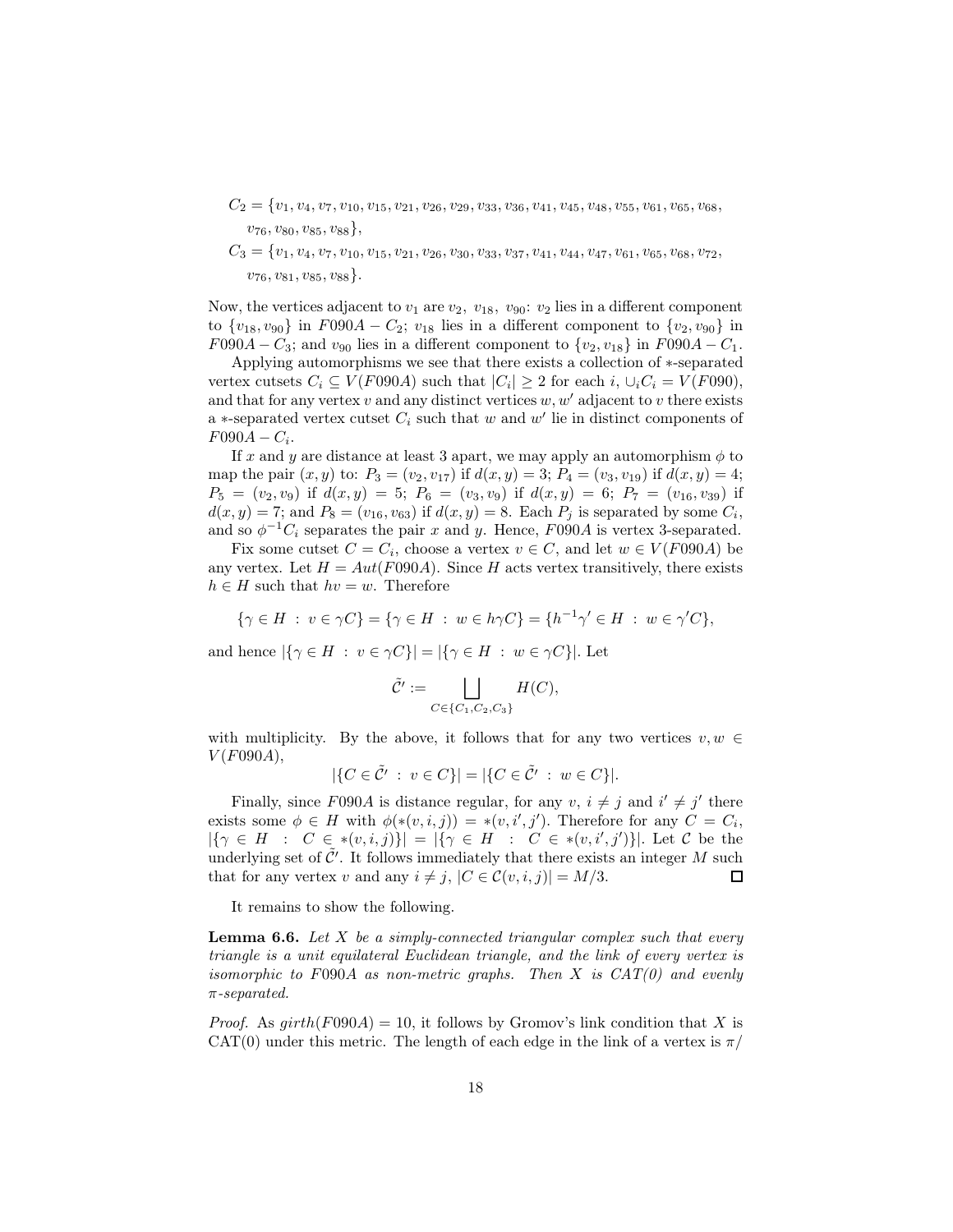3; since F090A is vertex 3-separated under the combinatorial metric, it follows that the link of each vertex is vertex  $\pi$ -separated under the CAT(0) metric.

Now, let e be an oriented edge of  $X^{(1)}$  with endpoints v and w. Endow the links with the canonical partitions for each cutset. It is easily seen that every  $C \in C(e, i, j)$  in  $Lk(v)$  is equitable along e to any  $C' \in C(e^{-1}, i', j')$  in  $Lk(w)$ for an appropriate choice of  $i', j'$ . Furthermore, we note that, as  $F090A$  is  $*$ separated, the gluing equations are immediately solved by setting all weights equal to 1, since:

$$
\sum_{(C',P')\in[[C,P]]_e} \mu(C',P') = |C(e,i,j)|
$$
  
= M/3  
= |C(e<sup>-1</sup>, i', j')|  
= 
$$
\sum_{(C',P')\in[C,P]_{e^{-1}}} \mu(C',P').
$$

 $\Box$ 

Corollary [C](#page-1-0) now follows immediately from Theorem [A](#page-0-0) and the above lemma.

## References

- <span id="page-18-1"></span>[Ash20] Calum J. Ashcroft. Link conditions for cubulation. arXiv preprint arXiv:2012.09019, 2020.
- <span id="page-18-6"></span>[AW81] Charles A. Akemann and Martin E. Walter. Unbounded negative definite functions. Canadian J. Math., 33(4):862–871, 1981.
- <span id="page-18-2"></span>[BdlHV08] Bachir Bekka, Pierre de la Harpe, and Alain Valette. Kazhdan's *Property*  $(T)$ *, volume 11 of New Mathematical Monographs.* Cambridge University Press, Cambridge, 2008.
- <span id="page-18-0"></span>[BS97] W. Ballmann and J. Świątkowski. On L2-cohomology and Property (T) for automorphism groups of polyhedral cell complexes. Geom. Funct. Anal, 7(4):615–645, 1997.
- <span id="page-18-5"></span>[CM11] Christopher H. Cashen and Nataša Macura. Line patterns in free groups. Geom. Topol., 15(3):1419–1475, 2011.
- <span id="page-18-4"></span>[CMV04] Pierre-Alain Cherix, Florian Martin, and Alain Valette. Spaces with measured walls, the Haagerup property and Property (T). Ergodic Theory Dynam. Systems, 24(6):1895–1908, 2004.
- <span id="page-18-3"></span>[DP19] Thomas Delzant and Pierre Py. Cubulable kähler groups. Geometry & Topology, 23(4):2125–2164, 2019.